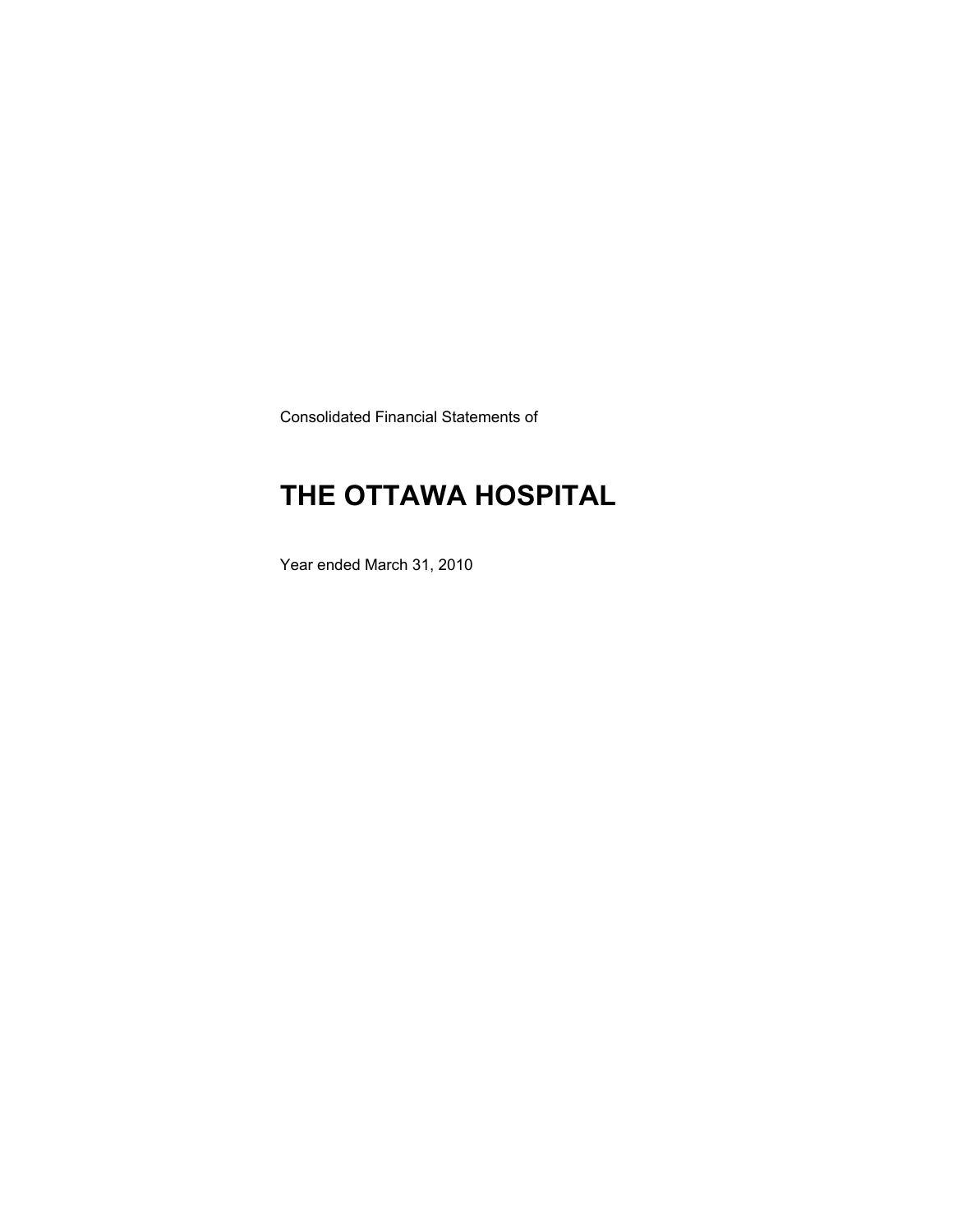

160 Elgin Street Ottawa, ON K2P 2P8 Canada

**KPMG LLP** Telephone (613) 212-KPMG (5764) **Chartered Accountants Fax** (613) 212-2896<br>
Suite 2000 **Suite 2000 Internet MWW.kpmg.ca** www.kpmg.ca

### **AUDITORS' REPORT TO THE BOARD OF GOVERNORS**

We have audited the consolidated statement of financial position of The Ottawa Hospital as at March 31, 2010 and the consolidated statements of operations, changes in net assets and cash flows for the year then ended. These financial statements are the responsibility of the Hospital's management. Our responsibility is to express an opinion on these financial statements based on our audit.

We conducted our audit in accordance with Canadian generally accepted auditing standards. Those standards require that we plan and perform an audit to obtain reasonable assurance whether the financial statements are free of material misstatement. An audit includes examining, on a test basis, evidence supporting the amounts and disclosures in the financial statements. An audit also includes assessing the accounting principles used and significant estimates made by management, as well as evaluating the overall financial statement presentation.

In our opinion, these financial statements present fairly, in all material respects, the financial position of the Hospital as at March 31, 2010 and the results of its operations and its cash flows for the year then ended in accordance with Canadian generally accepted accounting principles.

 $KPMG$  14P

Chartered Accountants, Licensed Public Accountants

Ottawa, Canada May 14, 2010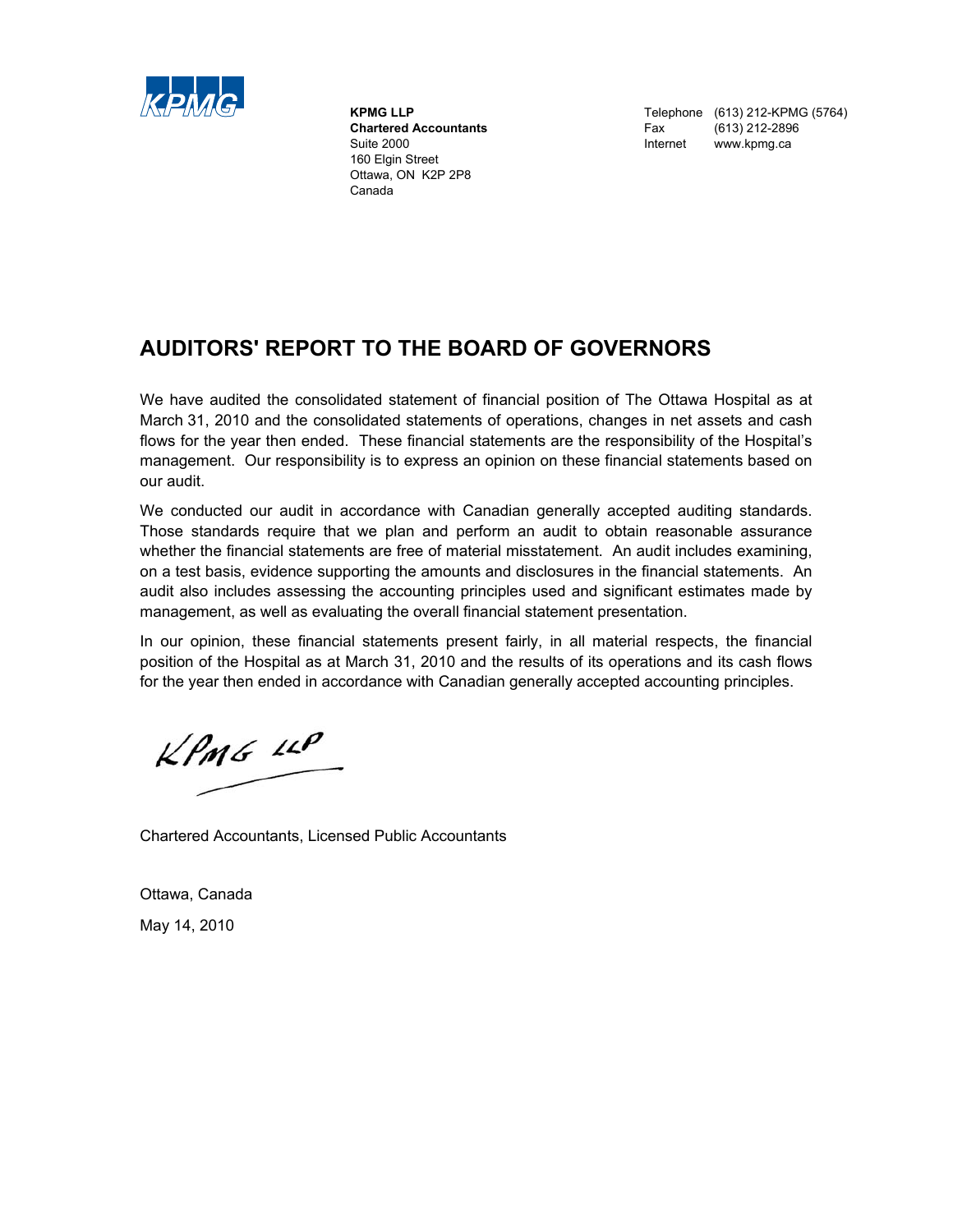Consolidated Statement of Financial Position

March 31, 2010, with comparative figures for 2009 (In thousands of dollars)

|                                                                                                                                                                                  | 2010                             | 2009                             |
|----------------------------------------------------------------------------------------------------------------------------------------------------------------------------------|----------------------------------|----------------------------------|
|                                                                                                                                                                                  |                                  |                                  |
| <b>Assets</b>                                                                                                                                                                    |                                  |                                  |
| Current assets:                                                                                                                                                                  |                                  |                                  |
| Short-term investments<br>Accounts receivable (note 3(a))                                                                                                                        | \$<br>1,308<br>50,051            | \$<br>860<br>40,258              |
| Inventories                                                                                                                                                                      | 11,938                           | 10,028                           |
| Prepaid expenses                                                                                                                                                                 | 5,097                            | 4,526                            |
|                                                                                                                                                                                  | 68,394                           | 55,672                           |
| Capital grants receivable (note 3(b))                                                                                                                                            | 17,754                           | 15,407                           |
| Investments held for capital purchases (note 12(c))                                                                                                                              | 74,966                           | 61,392                           |
| Capital assets (note 4)                                                                                                                                                          | 571,294                          | 506,517                          |
| Receivable from Royal Ottawa Health Care Group - vested                                                                                                                          |                                  |                                  |
| benefits (note 5)                                                                                                                                                                | 325                              | 493                              |
| Cash held in trust (note 10(a))                                                                                                                                                  | 25,544                           | 22,822                           |
|                                                                                                                                                                                  | \$<br>758,277                    | \$<br>662,303                    |
| <b>Current liabilities:</b><br>Bank indebtedness (note 6)<br>Accounts payable and accrued liabilities<br>Payable to The Ottawa Hospital Residence Corporation<br>(note $15(d)$ ) | \$<br>47,771<br>208,553<br>3,656 | \$<br>36,431<br>206,378<br>1,929 |
| Current portion of obligation under capital lease (note 9)<br>Current portion of long-term debt (note 8)                                                                         | 329<br>1,376                     | 319<br>1,292                     |
|                                                                                                                                                                                  | 261,685                          | 246,349                          |
| Long-term liabilities:<br>Employee future benefits (note 7)                                                                                                                      | 22,627                           | 19,467                           |
| Obligation under capital lease (note 9)                                                                                                                                          | 165                              | 494                              |
| Long-term debt (note 8)                                                                                                                                                          | 10,481                           | 11,257                           |
|                                                                                                                                                                                  | 33,273                           | 31,218                           |
| Deferred contributions related to capital assets (note 10(b))                                                                                                                    | 394,235                          | 324,540                          |
| Deferred contributions related to trust funds (note 10(a))                                                                                                                       | 25,544                           | 22,822                           |
| Net assets (note 11):                                                                                                                                                            |                                  |                                  |
| Investment in capital assets (note 12(a))                                                                                                                                        | 194,841                          | 193,659                          |
| Unrestricted deficiency                                                                                                                                                          | (151, 301)                       | (156, 285)                       |
| Commitments, contingencies and guarantees (note 17)                                                                                                                              | 43,540                           | 37,374                           |
|                                                                                                                                                                                  | \$<br>758,277                    | \$<br>662,303                    |
|                                                                                                                                                                                  |                                  |                                  |

See accompanying notes to consolidated financial statements.

On behalf of the Board:

\_\_\_\_\_\_\_\_\_\_\_\_\_\_\_\_\_\_\_\_ Chairman \_\_\_\_\_\_\_\_\_\_\_\_\_\_\_\_\_\_\_\_ President and CEO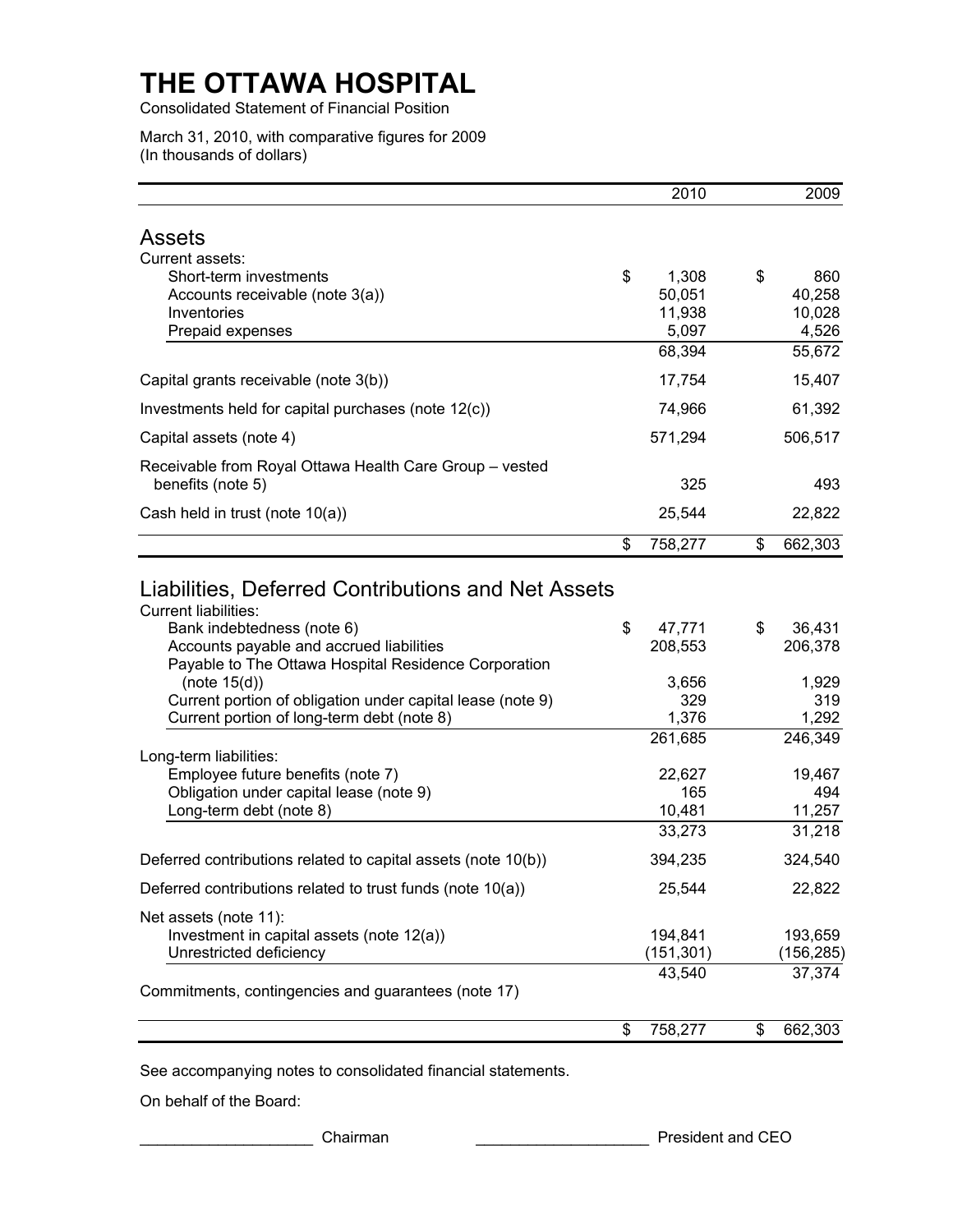Consolidated Statement of Operations

#### Year ended March 31, 2010, with comparative figures for 2009 (In thousands of dollars)

|                                                             | 2010          | 2009          |
|-------------------------------------------------------------|---------------|---------------|
| Revenue:                                                    |               |               |
| Patient care:                                               |               |               |
| Ministry of Health and Long-Term Care                       | \$<br>899,254 | \$<br>854,222 |
| Other                                                       | 140,562       | 126,958       |
| Recoveries and other                                        | 44,734        | 42,617        |
| Other funding                                               | 15,122        | 16,151        |
| Marketed services                                           | 8,689         | 8,479         |
| Investment                                                  | 202           | 1,289         |
| Amortization of deferred contributions related              |               |               |
| to equipment (note 10(b))                                   | 7,688         | 9,078         |
|                                                             | 1,116,251     | 1,058,794     |
| Expenses:                                                   |               |               |
| Salaries and wages                                          | 572,590       | 535,367       |
| Employee benefits                                           | 143,643       | 131,295       |
| Supplies and other                                          | 144,709       | 145,327       |
| Medical and surgical                                        | 82,805        | 81,707        |
| Medical staff remuneration                                  | 77,065        | 72,422        |
| <b>Drugs</b>                                                | 61,429        | 57,494        |
| Interest                                                    | 796           | 950           |
| Amortization of equipment                                   | 29,673        | 27,546        |
|                                                             | 1,112,710     | 1,052,108     |
| Excess of revenue over expenses before undernoted items     | 3,541         | 6,686         |
| Parking revenues                                            | 14,434        | 14,075        |
| Parking expenses                                            | (3,950)       | (3,793)       |
| Amortization of deferred contributions related to buildings |               |               |
| (note $10(b)$ )                                             | 11,530        | 10,818        |
| Amortization of buildings and land improvements             | (19, 389)     | (19, 302)     |
| Excess of revenue over expenses                             | \$<br>6,166   | \$<br>8,484   |

See accompanying notes to consolidated financial statements.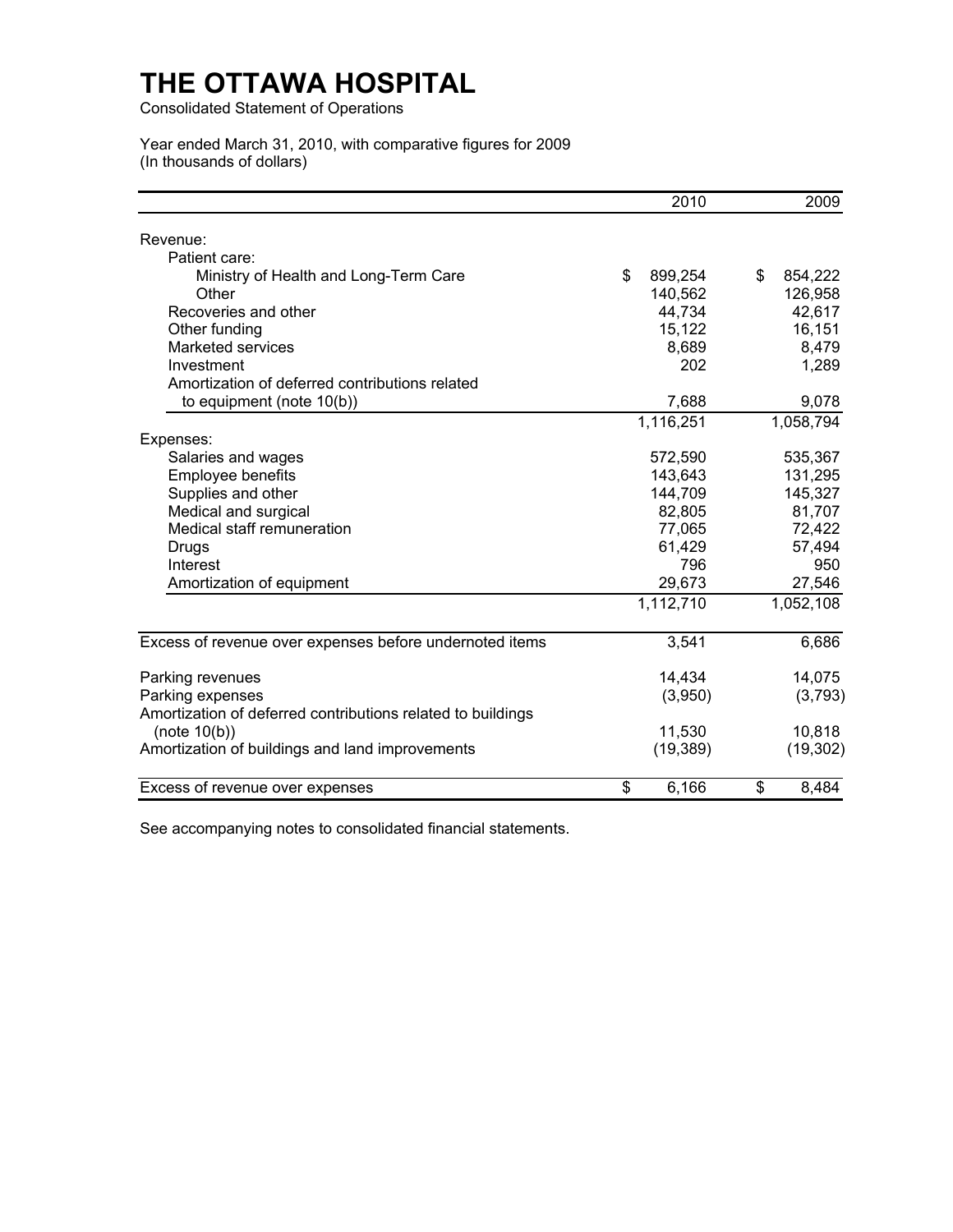Consolidated Statement of Changes in Net Assets

Year ended March 31, 2010, with comparative figures for 2009 (In thousands of dollars)

|                                                            | Investment in               |                  | Total        | Total        |
|------------------------------------------------------------|-----------------------------|------------------|--------------|--------------|
|                                                            | capital assets<br>(note 12) | Unrestricted     | 2010         | 2009         |
|                                                            |                             |                  |              |              |
| Balance, beginning of year                                 | \$<br>193,659               | \$<br>(156, 285) | \$<br>37,374 | \$<br>28,030 |
| Excess of revenue over expenses                            |                             | 6,166            | 6,166        | 8,484        |
| Change in unrealized gain on<br>short-term investments     |                             |                  |              | 860          |
| Net change in investment in<br>capital assets (note 12(b)) | 1,182                       | (1, 182)         |              |              |
| Balance, end of year                                       | \$<br>194,841               | \$<br>(151, 301) | \$<br>43,540 | \$<br>37,374 |

See accompanying notes to consolidated financial statements.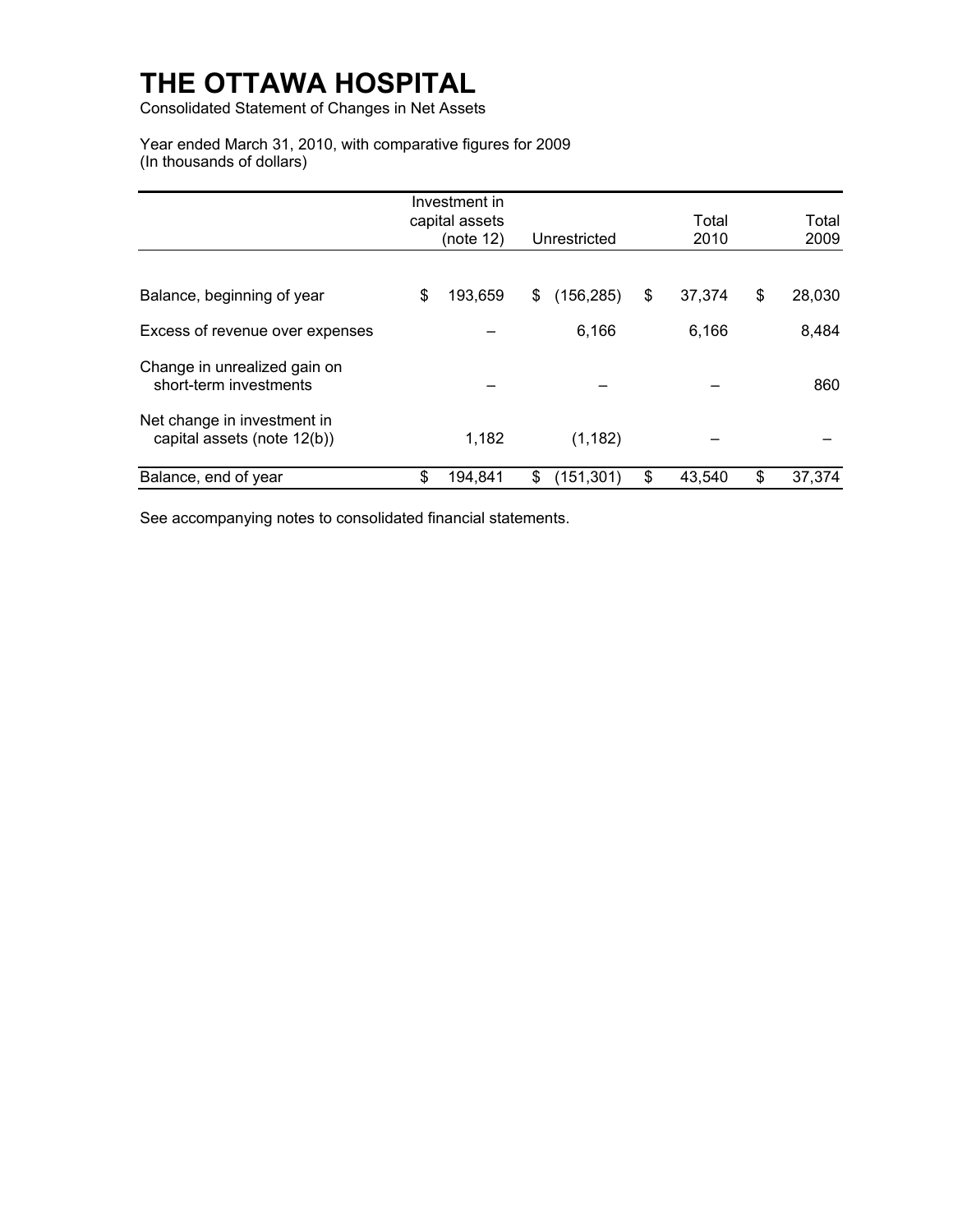Consolidated Statement of Cash Flows

Year ended March 31, 2010, with comparative figures for 2009 (In thousands of dollars)

|                                                           | 2010            | 2009                               |
|-----------------------------------------------------------|-----------------|------------------------------------|
| Cash provided by (used for):                              |                 |                                    |
| Operating activities:                                     |                 |                                    |
| Excess of revenue over expenses                           | \$<br>6,166     | $\boldsymbol{\mathsf{s}}$<br>8,484 |
| Items not involving cash:                                 |                 |                                    |
| Amortization of capital assets                            | 48,892          | 46,848                             |
| Amortization of deferred contributions                    |                 |                                    |
| related to capital assets                                 | (19, 218)       | (19, 896)                          |
| Loss on disposal of assets                                | 226             |                                    |
| Decrease in Royal Ottawa Health Care Group -              |                 |                                    |
| Vested benefits                                           | 168             |                                    |
| Net increase in employee future benefits (note 7)         | 3,160           | 2,040                              |
| Net change in non-cash working capital (note 16)          | (13, 269)       | 15,209                             |
|                                                           | 26,125          | 52,685                             |
| Financing activities:                                     |                 |                                    |
| Deferred contributions related to capital assets received | 88,913          | 48,511                             |
| Repayment of long-term debt                               | (1,292)         | (1, 292)                           |
| Amount funded by long-term debt                           | 600             |                                    |
| Repayment of obligation under capital lease               | (319)           | (656)                              |
| Increase in capital leases                                |                 | 411                                |
| Increase in deferred contributions related to trust funds | 2,722           | 2,594                              |
| Increase (decrease) in payable to The Ottawa Hospital     |                 |                                    |
| <b>Residence Corporation</b>                              | 1,727           | (460)                              |
| Proceeds on disposal of equipment                         | 96              |                                    |
|                                                           | 92,447          | 49,108                             |
| Investing activities:                                     |                 |                                    |
| Purchase of capital assets                                | (113,991)       | (71, 764)                          |
| Net increase in capital grants receivable                 | (2, 347)        | (1,908)                            |
| Net increase in investments                               | (13, 574)       | (17, 933)                          |
|                                                           | (129, 912)      | (91, 605)                          |
| Net decrease (increase) in bank indebtedness              | (11, 340)       | 10,188                             |
| Bank indebtedness, beginning of year                      | (36, 431)       | (46, 619)                          |
| Bank indebtedness, end of year                            | (47, 771)<br>\$ | \$<br>(36, 431)                    |

See accompanying notes to consolidated financial statements.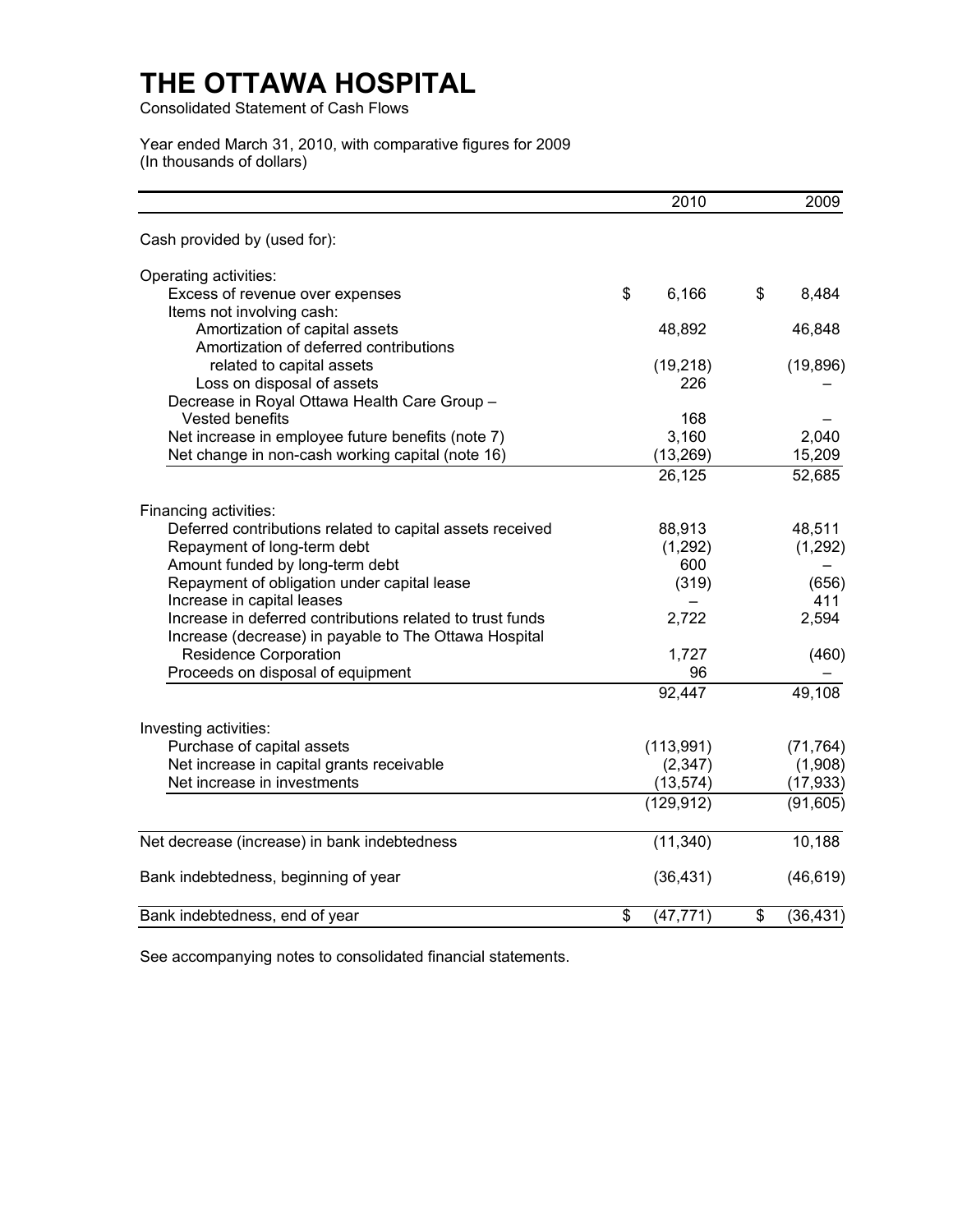Notes to Consolidated Financial Statements

Year ended March 31, 2010 (In thousands of dollars)

> The Ottawa Hospital (the "Hospital") is an academic health sciences centre and is principally involved in providing health care services to the City of Ottawa. The Hospital is a registered charity under the Income Tax Act and accordingly is exempt from income taxes.

#### **1. Significant accounting policies:**

The consolidated financial statements have been prepared by management in accordance with Canadian generally accepted accounting principles.

(a) Basis of presentation:

These consolidated financial statements reflect the assets, liabilities and operations of the Hospital. The Hospital consolidates the financial activities of controlled entities that provide clinical services.

These financial statements include the assets, liabilities and operations of the University of Ottawa Heart Institute, a controlled entity. The University of Ottawa Heart Institute provides cardiac services to the patients of the Hospital. The business relationship between the Hospital and the University of Ottawa Heart Institute is governed by a service agreement pursuant to which clinical and administrative support is provided at fair market value, and premises provided at no charge by the Hospital. The University of Ottawa Heart Institute is incorporated under the laws of Ontario and is a registered charity under the Income Tax Act and, accordingly, is exempt from income taxes.

Association Inc. These financial statements do not include the assets, liabilities or operations of The Ottawa Hospital Residence Corporation, a controlled entity, nor the following entities where the Hospital has an economic interest including; The Ottawa Hospital Foundation, Ottawa Hospital Research Institute, its auxiliaries, Hospital Food Services – Ontario Inc., Ottawa Regional Hospital Linen Services Incorporated and Eastern Ontario Regional Laboratory

(b) Revenue recognition:

The Hospital follows the deferral method of accounting for contributions.

Under the Health Insurance Act and Regulations thereto, the Hospital is funded, primarily by the Province of Ontario, in accordance with budget arrangements established by the Ministry of Health and Long-Term Care. Operating grants are recorded as revenue in the period to which they relate. Grants approved but not received at the end of an accounting period are accrued. Where a portion of a grant relates to a future period, it is deferred and recognized in that subsequent period.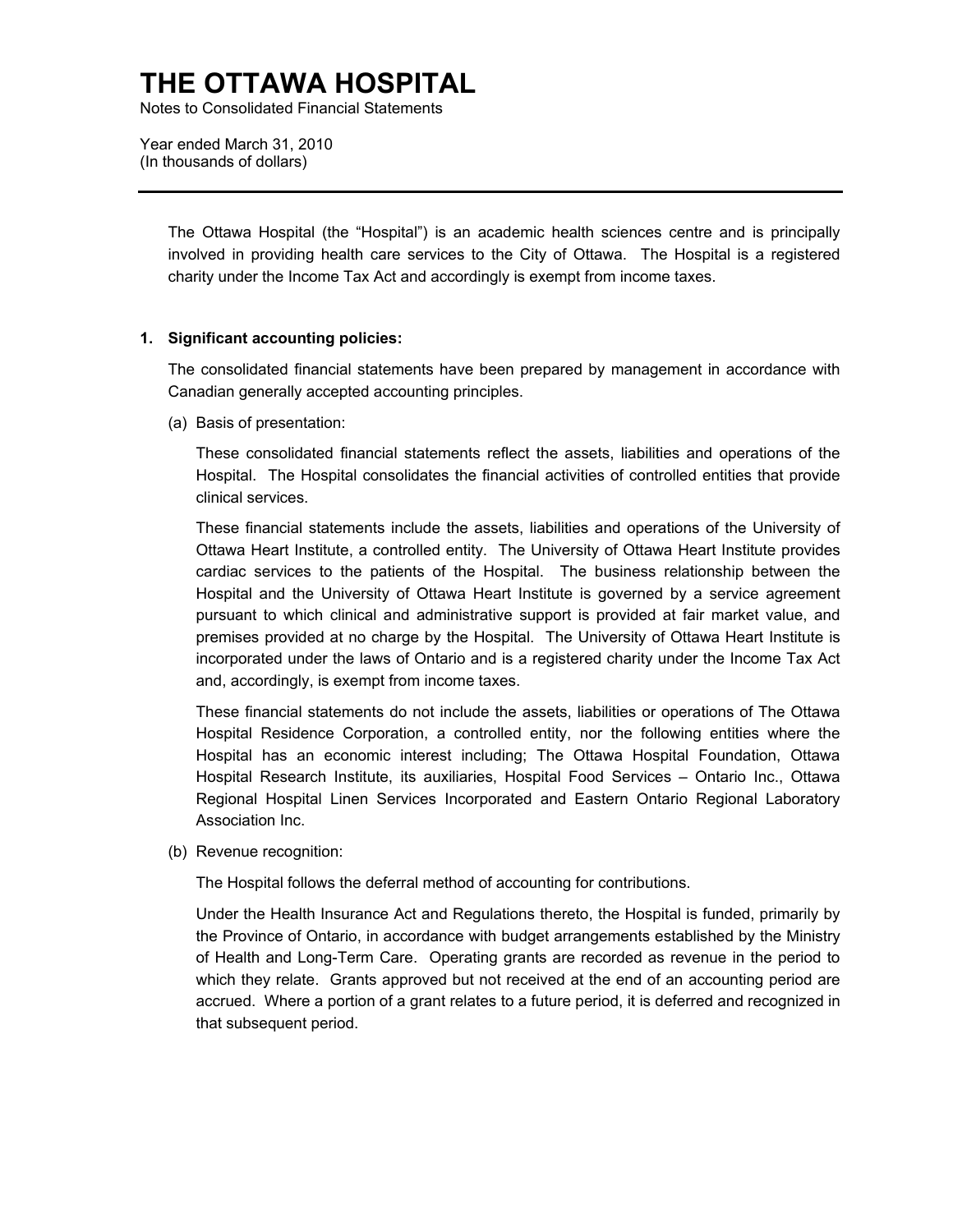Notes to Consolidated Financial Statements, page 2

Year ended March 31, 2010 (In thousands of dollars)

#### **1. Significant accounting policies (continued):**

(b) Revenue recognition (continued):

The Hospital receives funding for operations for certain programs from the Ministry of Health and Long-Term Care of Ontario. The final amount of operating revenue recorded cannot be determined until the Ministry of Health and Long-Term Care of Ontario has reviewed the Hospital's financial and statistical returns for the year. Any adjustments arising from the Ministry of Health and Long-Term Care of Ontario review is recorded in the period in which the adjustment is made.

Unrestricted contributions are recognized as revenue when received or receivable if the amount to be received can be reasonably estimated and collection is reasonably assured.

Externally restricted contributions are recognized as revenue when the conditions for the restriction have been met. Contributions restricted for the purchase of capital assets are deferred and amortized into revenue on a straight-line basis, at a rate corresponding with the amortization rate for the related capital assets.

Revenue from the Provincial Insurance Plan and marketed services is recognized when the goods are sold or the service is provided.

(c) Contributed services:

A substantial number of volunteers contribute a significant amount of their time each year. Because of the difficulty of determining the fair value, contributed services are not recognized in the consolidated financial statements.

(d) Inventories:

Inventories are recorded on a first in first out basis and are valued at lower of cost and net realizable value.

(e) Short-term investment and investments:

costs related to the acquisition of investments are recorded against investment income.<br>Sales and purchases of investments are recorded on the settlement date. Investments are designated as available-for-sale and are recorded at fair value. Transaction

Fair value is determined at quoted market prices. The calculation of fair value is based upon market conditions at a specific point in time and may not be reflective of future fair value.

(f) Capital assets:

Purchased capital assets, other than minor equipment, are recorded at cost. Assets acquired under capital leases are initially recorded at the present value of future minimum lease payments and amortized over the estimated life of the assets. When a capital asset no longer contributes to the Hospital's ability to provide services, its carrying amount is written down to its residual value.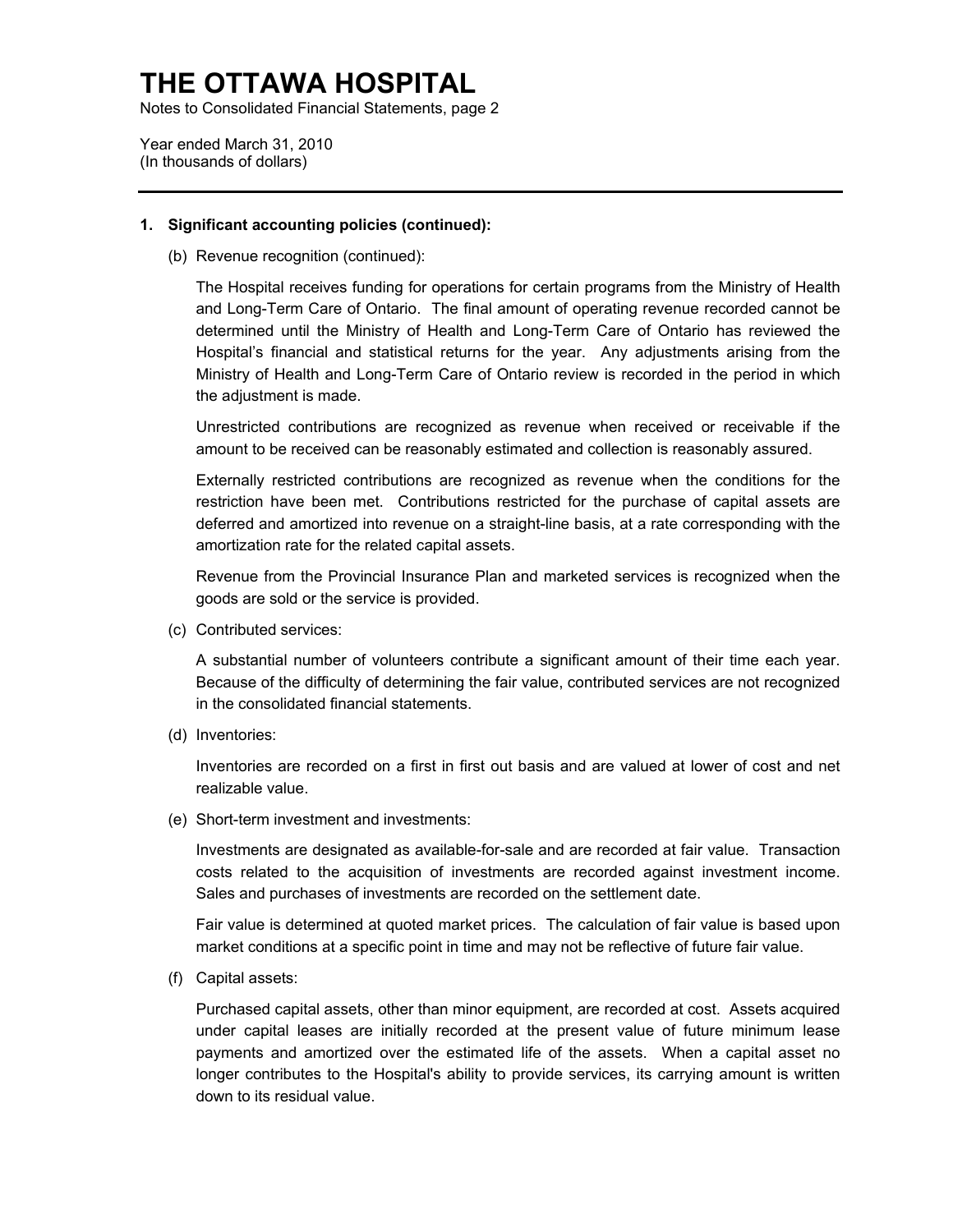Notes to Consolidated Financial Statements, page 3

Year ended March 31, 2010 (In thousands of dollars)

#### **1. Significant accounting policies (continued):**

(f) Capital assets (continued):

Minor equipment replacements are expensed in the year of replacement. Construction in progress is not amortized until the project is complete and the facilities come into use. Capital assets are amortized on a straight-line basis over their expected useful lives at rates varying from 2% to 30% per annum.

(g) Deferred contributions related to trust funds:

The Hospital holds resources and makes disbursements on behalf of various unrelated individuals or groups. The Hospital has no discretion over such transactions. Resources received in connection with such trust fund transactions are reported as liabilities not revenue and subsequent distributions are reported as decreases to the liability.

(h) Employee benefit plans:

The Hospital accrues its obligations for employee benefit plans. The cost of non-pension post-retirement and post-employment benefits earned by employees is actuarially determined using the projected benefit method pro-rated on service and management's best estimate of retirement ages of employees and expected heath care costs.

Adjustments arising from plan amendments, including past service costs, are amortized on a straight-line basis over the average remaining service period of employees active at the date of the amendment. The excess of the net actuarial gain or loss over 10% of the benefit obligation is amortized over the average remaining service period of the active employees.

 The Hospital is an employer member of the Hospitals of Ontario Pension Plan, which is a multi-employer, defined benefit pension plan. The Hospital has adopted defined contribution plan accounting principles for this Plan because insufficient information is available to apply defined benefit plan accounting principles.

(i) Use of estimates:

The preparation of consolidated financial statements in conformity with Canadian generally accepted accounting principles requires management to make estimates and assumptions that affect the reported amounts of assets and liabilities and disclosure of contingent assets and liabilities at the date of the consolidated financial statements and the reported amounts of revenues and expenses during the period. Actual results could differ from these estimates. These estimates are reviewed periodically and, as adjustments become necessary, they are reported in the periods in which they become known. Significant areas requiring estimate include the valuation of accounts receivable and inventories, accruals for outstanding salary agreements and management's estimates used to develop actuarial assumptions with respect to employee future benefits, and management's estimates used to determine certain payroll related accrued liabilities.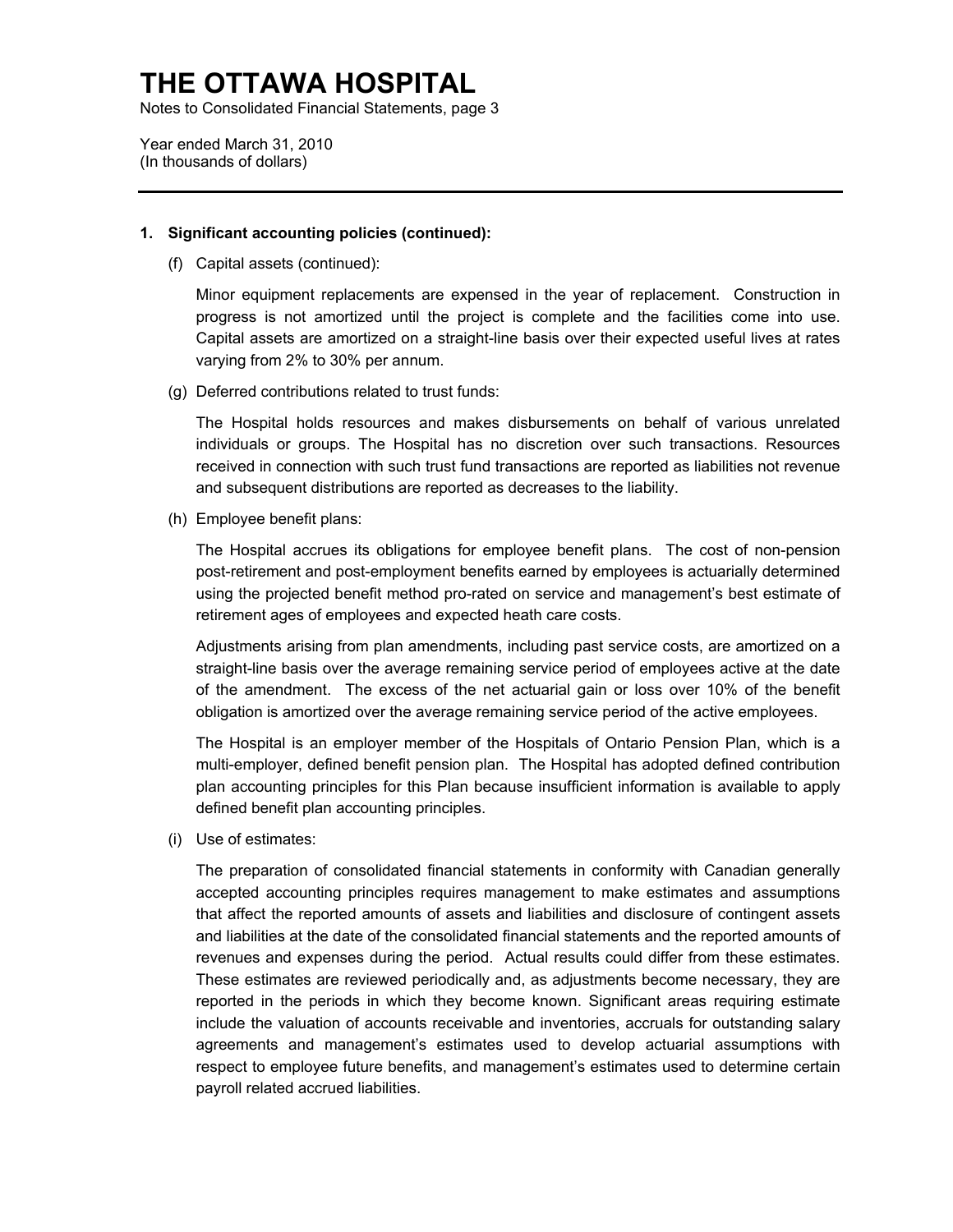Notes to Consolidated Financial Statements, page 4

Year ended March 31, 2010 (In thousands of dollars)

#### **2. Adoption of new accounting standards:**

(a) *Amendments to Accounting Standards that Apply Only to Not-For-Profit Organizations* 

Effective April 1, 2009, the Hospital adopted the Canadian Institute of Chartered Accountants ("CICA") amendments to the 4400 Sections of the CICA Handbook. These amendments eliminate the requirement to show net assets invested in capital assets as a separate component of net assets, clarify the requirement for revenue and expenses to be presented on a gross basis when the not-for-profit organization is acting as principal and requires a statement of cash flows. Adoption of these recommendations had no significant impact on the financial statements for the year ended March 31, 2010, with the exception of the requirement to present parking revenues and expenses on a gross basis.

#### (b) *Amendments to Section 1000, Financial Statement Concepts*

Effective April 1, 2009, the Hospital adopted the CICA amendments to Section 1000 of the CICA Handbook. These amendments clarified the criteria for recognition of an asset or liability, removing the ability to recognize assets or liabilities solely on the basis of matching of revenue and expense items. Adoption of these recommendations had no effect on the financial statements for the year ended March 31, 2010.

(c) Disclosure of Allocated Expenses by Not-for-Profit Organizations

Effective April 1, 2009, the Hospital adopted the CICA Handbook Section 4470, *Disclosure of Allocated Expenses by Not-for-Profit Organizations* which establishes disclosure standards for entities that choose to report their expenses by function and allocate expenses between functions. Adoption of this standard had no effect on the financial statements for the year ended March 31, 2010.

#### **3. Accounts and capital grants receivable:**

(a) Accounts receivable:

|                                                                                                                                                               |   | 2010                               |   | 2009                             |
|---------------------------------------------------------------------------------------------------------------------------------------------------------------|---|------------------------------------|---|----------------------------------|
| Accounts receivable from patients<br>Eastern Ontario Regional Laboratory Association (note 15(f))<br>Ottawa Hospital Research Institute (note 15(b))<br>Other | S | 37,083<br>(210)<br>6,018<br>10,754 | S | 30,322<br>137<br>1,033<br>12,271 |
|                                                                                                                                                               |   | 53.645                             |   | 43,763                           |
| Less allowance for doubtful accounts                                                                                                                          |   | 3.594                              |   | 3,505                            |
|                                                                                                                                                               | S | 50.051                             |   | 40,258                           |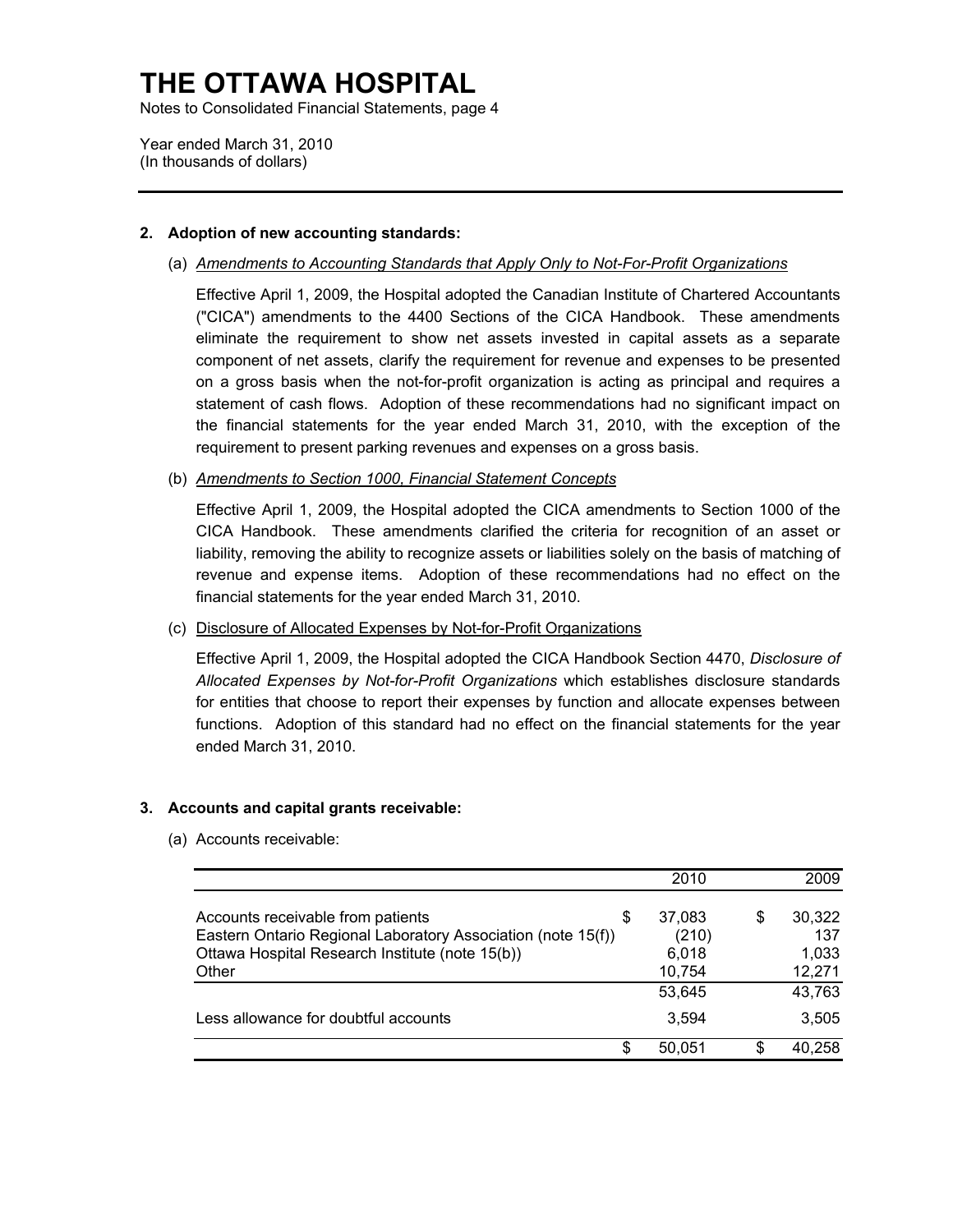Notes to Consolidated Financial Statements, page 5

Year ended March 31, 2010 (In thousands of dollars)

#### **3. Accounts and capital grants receivable (continued):**

(b) Capital grants receivable:

Capital grants receivable relate to grants restricted in use for capital asset acquisitions or projects, which have been approved by the funder and are receivable by the Hospital at yearend. These amounts have also been included in deferred contributions related to capital assets.

|                                                                                                                                                                              |   | 2010                           | 2009           |
|------------------------------------------------------------------------------------------------------------------------------------------------------------------------------|---|--------------------------------|----------------|
| The Ottawa Hospital Foundation (note 15(a))<br>Eastern Ontario Regional Laboratory Association (note 15(f))<br>University of Ottawa<br>Ministry of Health and Long term Care | S | 8.028<br>7,834<br>1,496<br>427 | 6.667<br>8,708 |
| Other                                                                                                                                                                        |   | (31)                           | 32             |
|                                                                                                                                                                              | S | 17.754                         | 15,407         |

#### **4. Capital assets:**

|                                                                                                                            | Cost                                                            | Accumulated<br>amortization                 |    | 2010<br>Net book<br>value                              | 2009<br>Net book<br>value                                   |
|----------------------------------------------------------------------------------------------------------------------------|-----------------------------------------------------------------|---------------------------------------------|----|--------------------------------------------------------|-------------------------------------------------------------|
| Land<br>Land improvements<br><b>Buildings</b><br>Building service equipment<br>Major equipment<br>Construction-in-progress | \$<br>1.618<br>5.335<br>538,589<br>94,204<br>521,839<br>112,475 | \$<br>5.100<br>195,556<br>65,636<br>436.474 | \$ | 1.618<br>235<br>343,033<br>28,568<br>85,365<br>112.475 | \$<br>1,618<br>288<br>348,180<br>32,357<br>86,070<br>38,004 |
|                                                                                                                            | \$<br>1,274,060                                                 | \$<br>702,766                               | S  | 571,294                                                | \$<br>506,517                                               |

Cost and accumulated amortization of capital assets at March 31, 2009 amounted to \$1,165,981 and \$659,464 respectively.

#### **5. Receivable from Royal Ottawa Health Care Group – vested benefits:**

Under the agreement transferring The Rehabilitation Centre to The Ottawa Hospital, the Royal Ottawa Health Care Group ("ROHCG") will reimburse the Hospital for the employee future benefits liability relating to transferred employees based on the actuarial valuation completed as at March 31, 2001. The amount receivable by the Hospital from ROHCG for vested benefits is \$325 (2009 - \$493).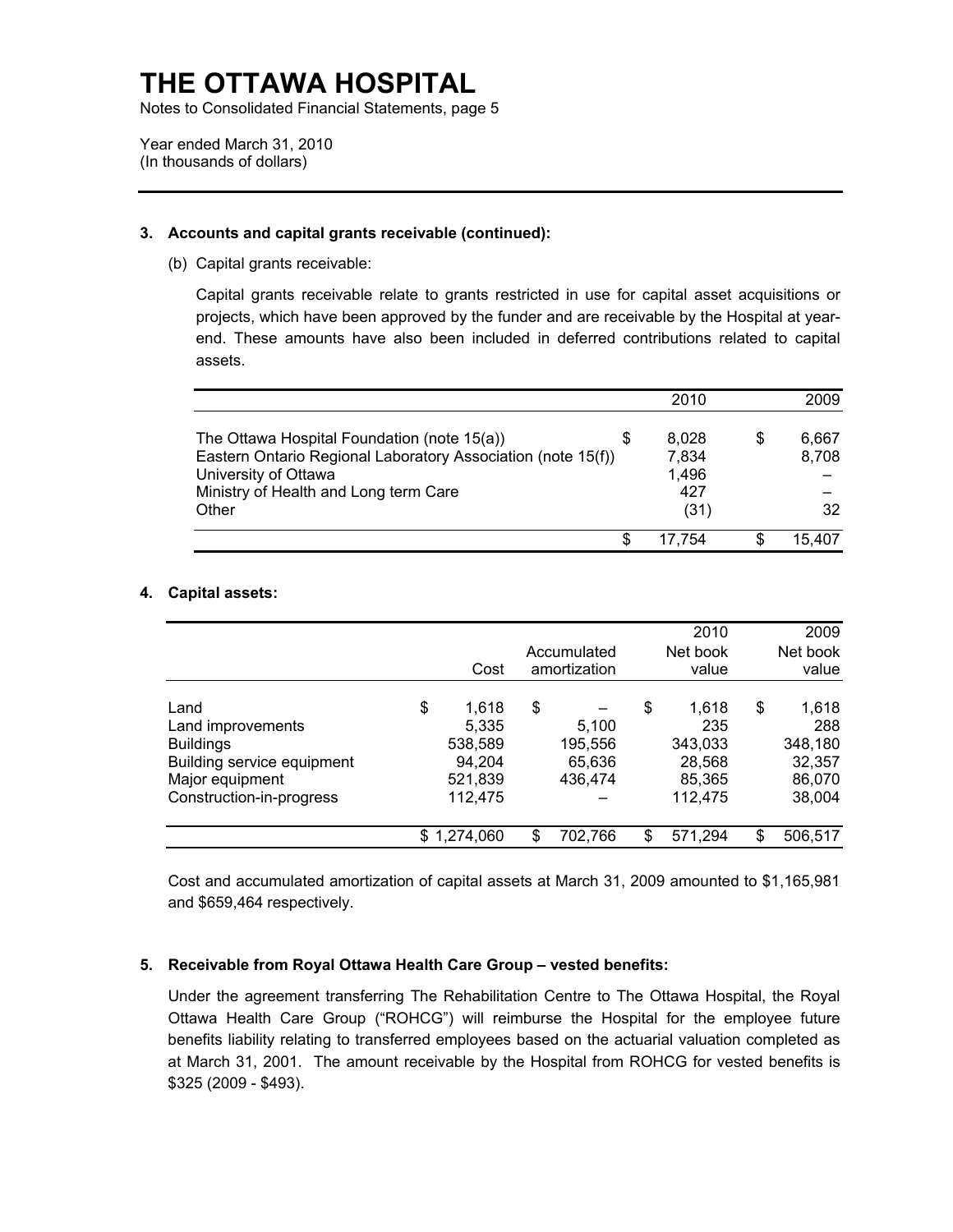Notes to Consolidated Financial Statements, page 6

Year ended March 31, 2010 (In thousands of dollars)

#### **6. Bank indebtedness:**

The Hospital has an available line of credit of \$24,000 with its corporate bankers, of which no amount was drawn against at March 31, 2010 (2009 - \$Nil). This line of credit is unsecured and bears interest at prime. The Hospital also had an overdraft of \$47,771 (2009 - \$36,431) that was covered by the capital cash account.

#### **7. Employee future benefits:**

The Hospital provides extended health care and dental insurance benefits to certain of its employees and extends this coverage to the post-retirement period. The most recent actuarial valuation of employee future benefits was completed as at April 1, 2009.

At March 31, the Hospital's employee future benefits accrued liability and accrued benefit obligation is as follows:

|                                | 2010         |   | 2009     |
|--------------------------------|--------------|---|----------|
| Accrued benefit obligation     | \$<br>38,160 | S | 23,345   |
| Unamortized past service costs | (1,866)      |   | (2, 145) |
| Unamortized experience losses  | (13,667)     |   | (1,733)  |
| <b>Accrued liability</b>       | \$<br>22.627 |   | 19,467   |

Similar to most post-employment benefit plans (other than pension) in Canada, the Hospital's plan is not pre-funded, resulting in a plan deficit equal to the accrued benefit obligation.

The significant actuarial assumptions adopted in estimating the Hospital's accrued benefit obligations are as follows:

| 2010<br>2009                              |
|-------------------------------------------|
| 5.75%<br>7.75%                            |
| $6.00\%$<br>6.00%                         |
|                                           |
| $9.00\%$<br>7.50%<br>15 years<br>15 years |
|                                           |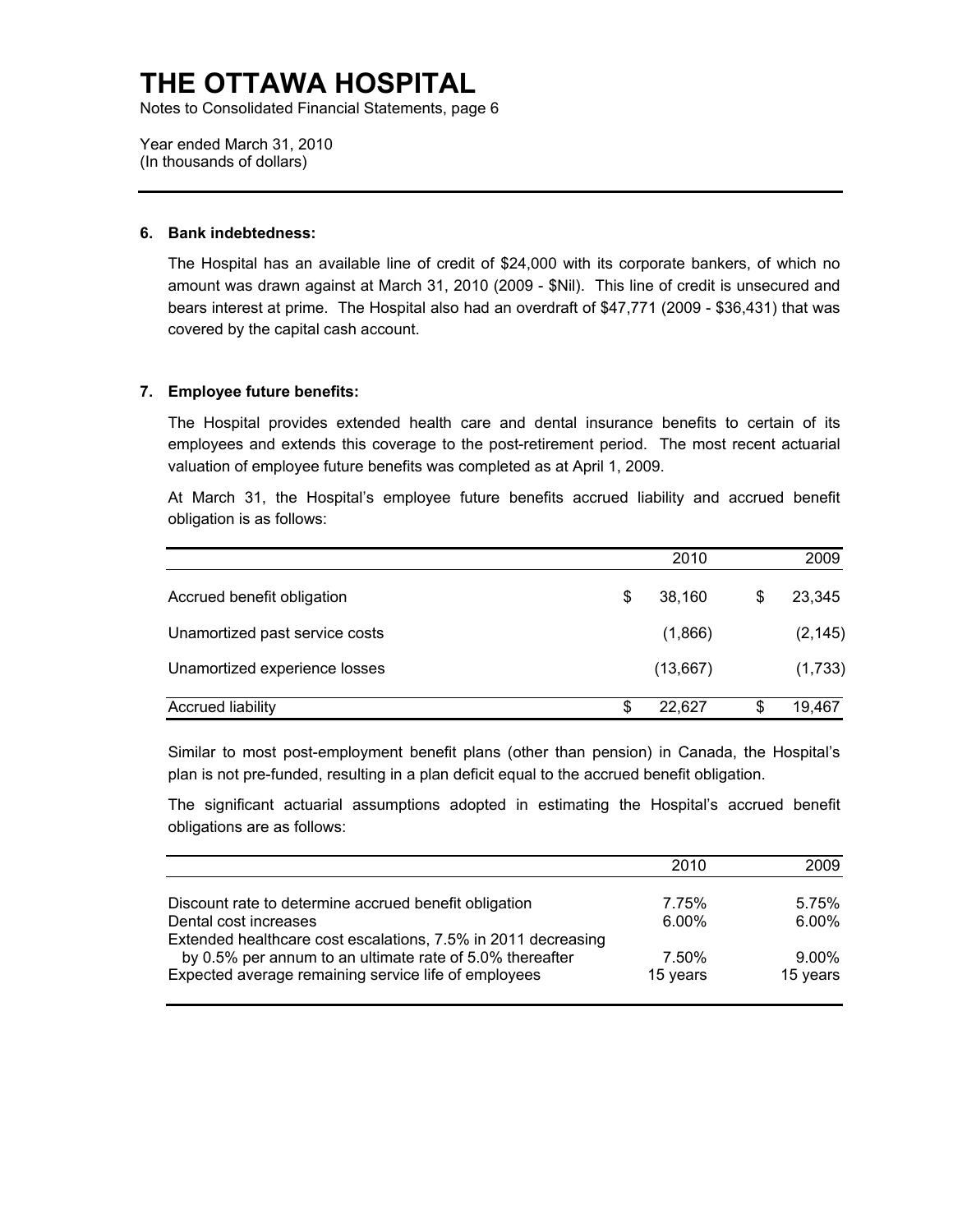Notes to Consolidated Financial Statements, page 7

Year ended March 31, 2010 (In thousands of dollars)

#### **7. Employee future benefits (continued):**

Included in the statement of operations is an amount of \$3,148 (2009 - \$2,040) regarding employee future benefits. This amount is comprised of:

|                                                       |    | 2010  | 2009  |
|-------------------------------------------------------|----|-------|-------|
| Additional benefit expense                            | -S | 3.780 | 2,623 |
| Benefit payments made by the Hospital during the year |    | (632) | (583) |
|                                                       |    | 3.148 | 2.040 |

Health care sensitivity analysis:

Assumed health care cost trend rates have a significant effect on the amounts reported for the health and dental care plans. A 1% change in assumed health and dental care cost trend rates would have the following effects for 2010.

|                                                | Increase     | Decrease |              |
|------------------------------------------------|--------------|----------|--------------|
| Net benefit cost<br>Accrued benefit obligation | 384<br>3.614 |          | 324<br>3.124 |

### **8. Long-term debt:**

|                                                    | 2010         | 2009         |
|----------------------------------------------------|--------------|--------------|
| 5.5% fixed rate term note with principal payments  |              |              |
| of \$44 monthly                                    | \$<br>5,378  | \$<br>5,906  |
| 6.26% fixed rate term note with principal payments |              |              |
| of \$25 monthly                                    | 1,679        | 2,003        |
| 6.27% fixed rate term note with principal payments |              |              |
| of \$33.32 monthly                                 | 4,200        | 4,640        |
| 3.12% fixed rate term note with principal payments |              |              |
| of \$9 monthly                                     | 600          |              |
| <b>Total loans</b>                                 | 11,857       | 12,549       |
| Less current portion of long-term debt             | 1,376        | 1,292        |
|                                                    | \$<br>10,481 | \$<br>11,257 |
|                                                    |              |              |
| Future principal repayments are as follows:        |              |              |
| 2011<br>2012                                       |              | \$<br>1,376  |
| 2013 and thereafter                                |              | 1,376        |
|                                                    |              | 9,105        |
|                                                    |              | \$<br>11,857 |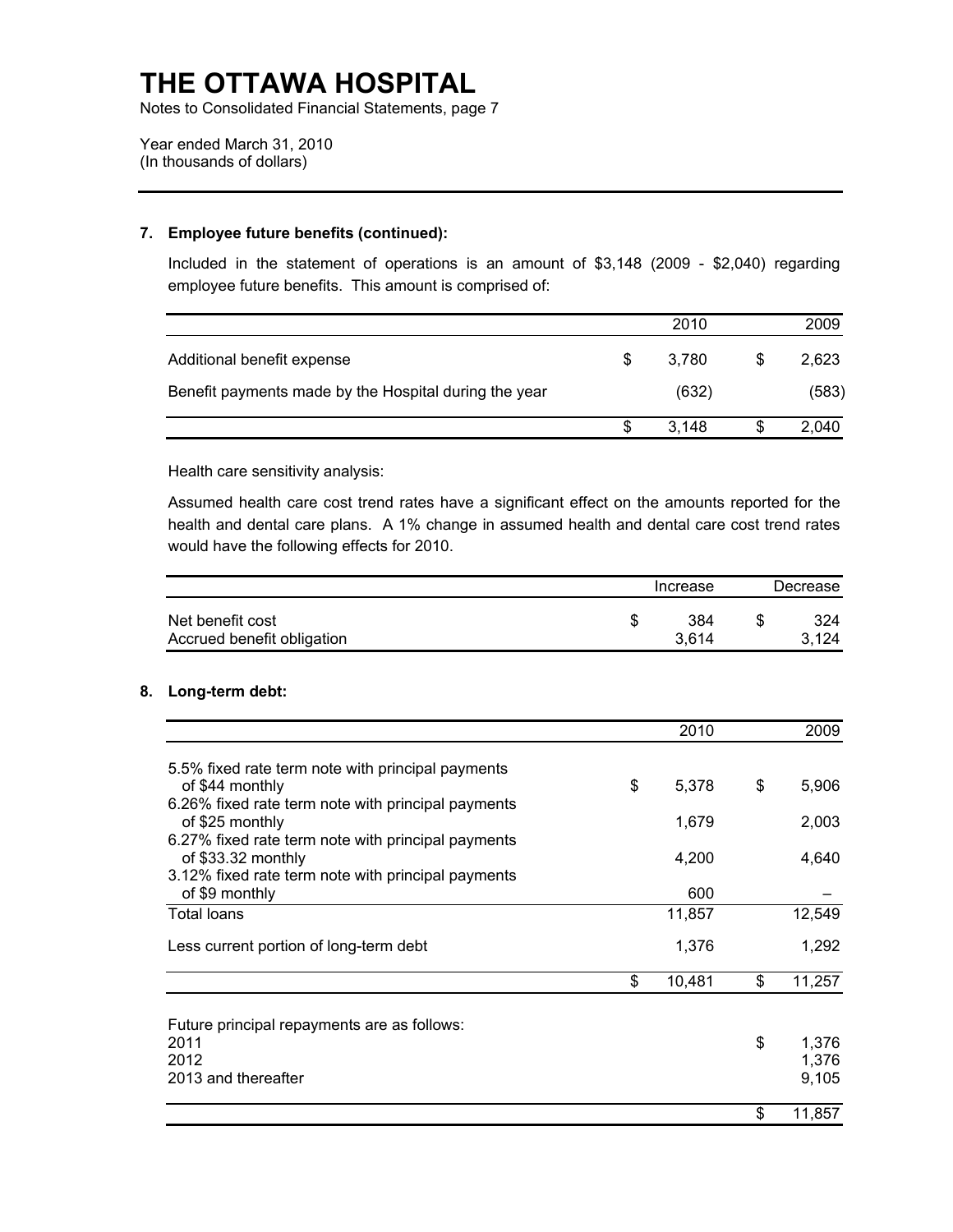Notes to Consolidated Financial Statements, page 8

Year ended March 31, 2010 (In thousands of dollars)

#### **9. Obligations under capital lease:**

The Hospital is committed under capital leases for diagnostic equipment.

|                                                        | 2010      | 2009      |
|--------------------------------------------------------|-----------|-----------|
| 5.95% capital lease obligation with principal payments |           |           |
| of \$16 monthly                                        | \$<br>277 | \$<br>484 |
| 5.70% capital lease obligation with principal payments |           |           |
| of \$3 monthly                                         |           | 3         |
| 6.1% capital lease obligation with principal payments  |           |           |
| of \$5 monthly                                         | 160       | 208       |
| 5.68% capital lease obligation with principal payments |           |           |
| of \$5 monthly                                         | 57        | 118       |
| Total capital lease obligation                         | 494       | 813       |
| Less current portion of capital lease obligation       | 329       | 319       |
|                                                        | \$<br>165 | \$<br>494 |
| Future principal repayments are as follows:            |           |           |
|                                                        |           |           |
| 2011                                                   |           | \$<br>326 |

#### **10. Deferred contributions:**

2012 2013

(a) Related to trust funds:

Deferred contributions related to trust funds represent the aggregate balance of funds held in trust for third parties. The changes in the deferred balance for the period are as follows:

124 44

 $\overline{\text{}}$  494

|                                                                               |    | 2010         |   | 2009          |
|-------------------------------------------------------------------------------|----|--------------|---|---------------|
| Balance, beginning of year                                                    | \$ | 22.822       | S | 20,228        |
| Add contributions received during the year<br>Interest earned during the year |    | 13,998<br>30 |   | 12,867<br>571 |
| Less disbursements made during the year                                       |    | (11,306)     |   | (10, 844)     |
| Balance, end of year                                                          | S  | 25,544       | S | 22,822        |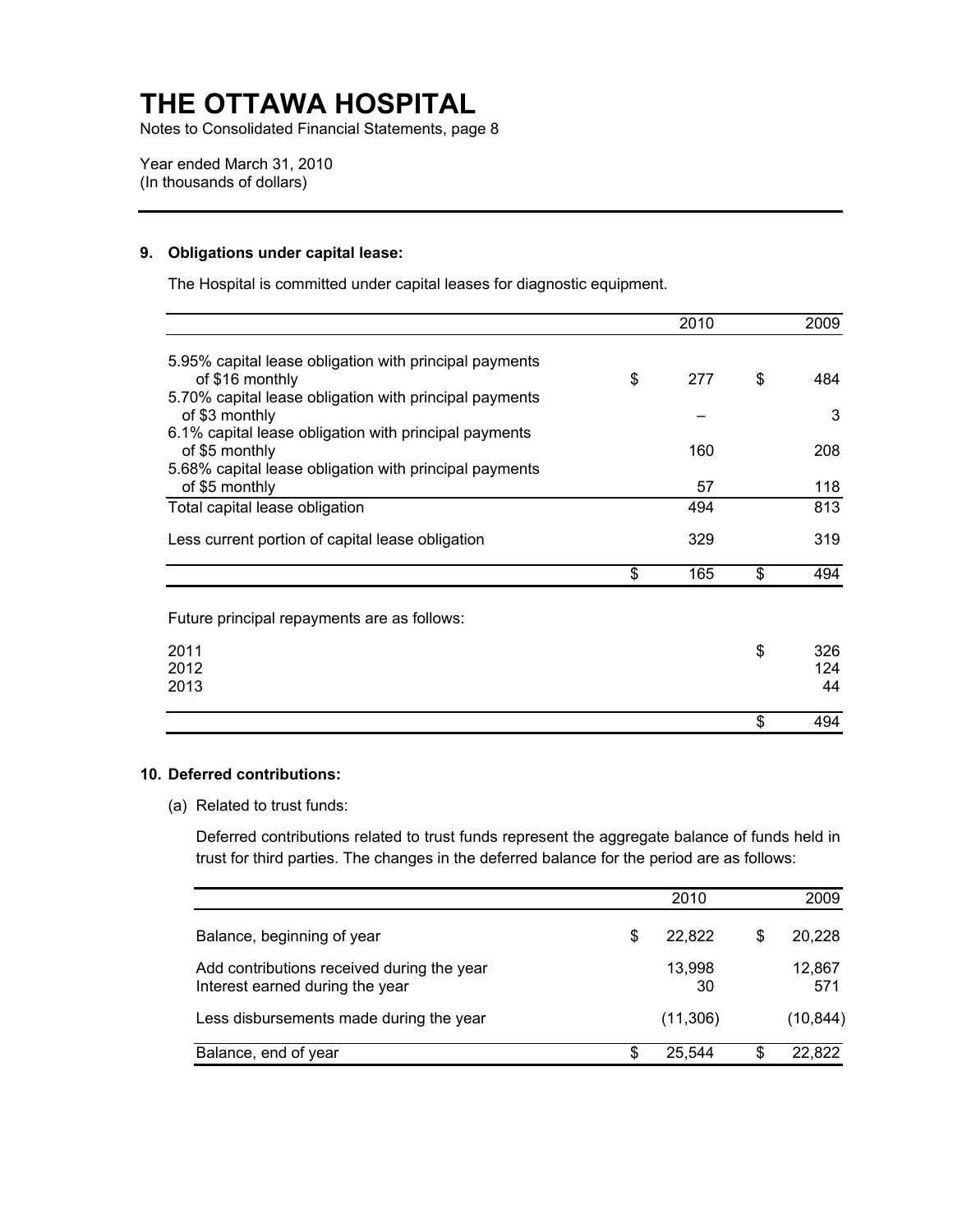Notes to Consolidated Financial Statements, page 9

Year ended March 31, 2010 (In thousands of dollars)

#### **10. Deferred contributions (continued):**

(b) Related to capital assets:

Deferred capital contributions related to capital assets represent the unamortized amount and unspent amount of donations and grants received for the purchase of capital assets. The amortization of capital contributions is recorded as revenue in the statement of operations.

|                                            |    | 2010      |   | 2009      |
|--------------------------------------------|----|-----------|---|-----------|
| Balance, beginning of year                 | S  | 324,540   | S | 295,925   |
| Add contributions received during the year |    | 88,913    |   | 48,511    |
| Less amounts amortized for equipment       |    | (7,688)   |   | (9,078)   |
| Less amounts amortized for buildings       |    | (11, 530) |   | (10, 818) |
|                                            | \$ | 394.235   |   | 324,540   |

The changes in the deferred balance for the year are as follows:

The balance of unamortized and unspent capital contributions consists of the following:

|                                                                    |   | 2010              | 2009              |
|--------------------------------------------------------------------|---|-------------------|-------------------|
| Unamortized capital contributions<br>Unspent capital contributions | S | 364,102<br>30,133 | 299,497<br>25,043 |
|                                                                    |   | 394.235           | 324,540           |

#### **11. Capital disclosures:**

operations. As profitable operations are achieved, this deficiency of net assets will be reduced. The Hospital defines capital as its unrestricted net assets and its net assets invested in capital assets. The Hospital currently has an accumulated deficiency of net assets due to past Once the deficiency in net assets is eliminated, the object of the Hospital with respect to its unrestricted net assets is to fund future operations. The purpose of the net assets invested in capital assets is to fund the past acquisition of capital assets required for operational purposes.

The Hospital is not subject to externally imposed capital requirements and its overall strategy with respect to capital remains unchanged form the year ended March 31, 2009.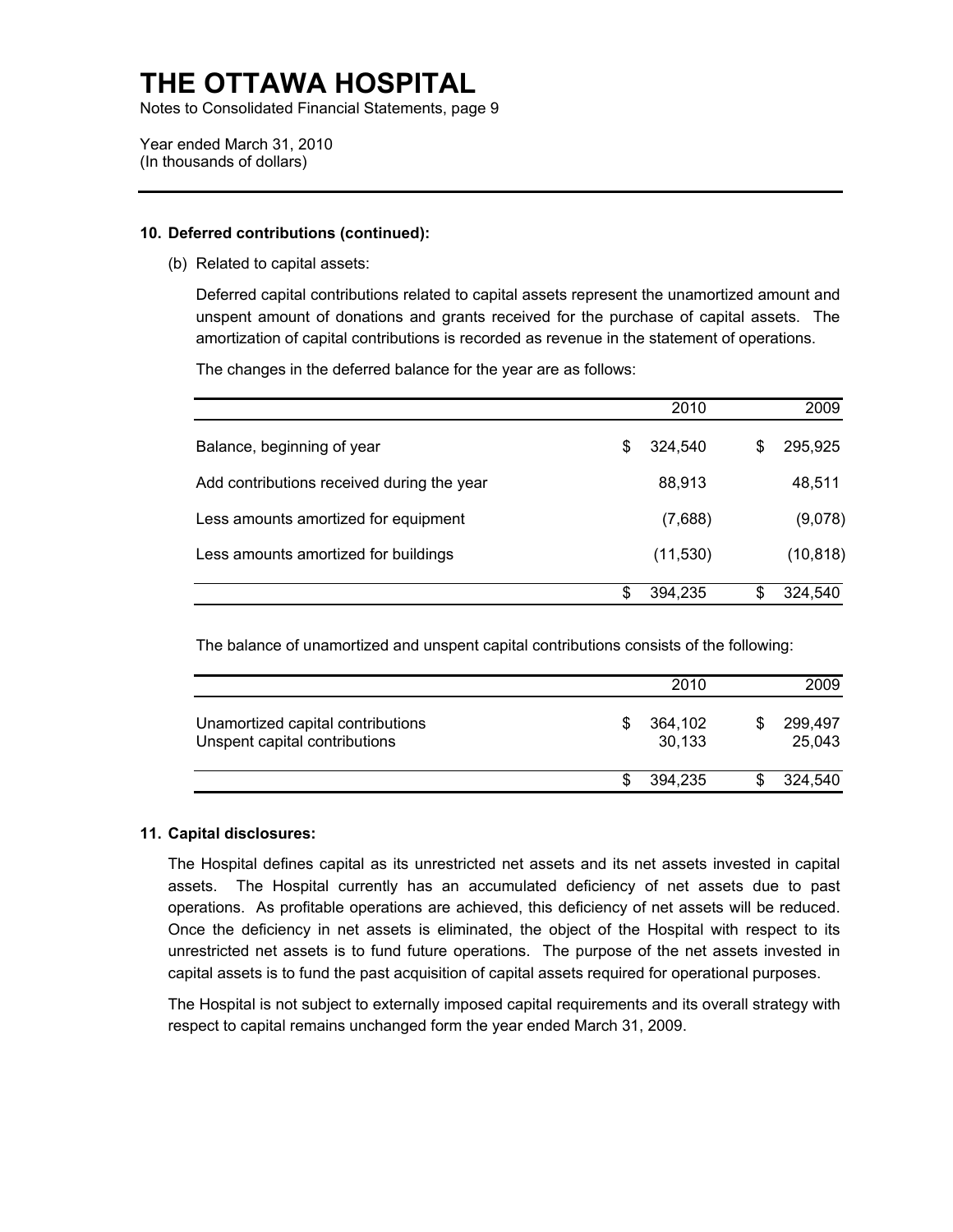Notes to Consolidated Financial Statements, page 10

Year ended March 31, 2010 (In thousands of dollars)

#### **12. Investment in capital assets:**

(a) Investment in capital assets is calculated as follows:

|                                                  |   | 2010       | 2009       |
|--------------------------------------------------|---|------------|------------|
| Capital assets                                   | S | 571.294    | 506,517    |
| Amounts financed by:                             |   |            |            |
| Deferred contributions related to capital assets |   |            |            |
| (note 10(b))                                     |   | (364, 102) | (299, 497) |
| Long-term debt (note 8)                          |   | (11, 857)  | (12, 548)  |
| Capital lease obligations (note 9)               |   | (494)      | (813)      |
|                                                  |   | 194.841    | 193.659    |

(b) Net change in investment in capital assets is calculated as follows:

|                                                   | 2010          |    | 2009      |
|---------------------------------------------------|---------------|----|-----------|
| Purchase of capital assets                        | \$<br>113,991 | S  | 71,764    |
| Amounts funded by deferred contributions          | (83, 824)     |    | (40, 861) |
| Proceeds on disposal of equipment                 | (96)          |    |           |
| Loss on disposal of capital assets                | (226)         |    |           |
| Amortization of deferred contributions related to |               |    |           |
| capital assets                                    | 19,218        |    | 19,896    |
| Amortization of capital assets                    | (48, 892)     |    | (46, 848) |
| Repayment of long-term debt                       | 1,292         |    | 1,292     |
| Amount funded by long-term debt                   | (600)         |    |           |
| Repayment of obligation under capital leases      | 319           |    | 570       |
| Amount funded by new capital lease obligations    |               |    | (325)     |
|                                                   | \$<br>1.182   | \$ | 5.488     |

 purpose of capital expenditures. The funds are held with the Hospital's bank and are (c) Investments held for capital purposes relates to funding received and restricted for the classified as long term as the associated cash outflow is not expected to occur within one year.

#### **13. Pension plan:**

Substantially all of the employees of the Hospital are members of the Hospitals of Ontario Pension Plan (the "Plan"), which is a multi-employer defined benefit pension plan available to all eligible employees of the participating members of the Ontario Hospital Association. Contributions to the plan made during the year by the Hospital on behalf of its employees amounted to \$43,889 (2009 - \$41,236) and are included in the statement of operations.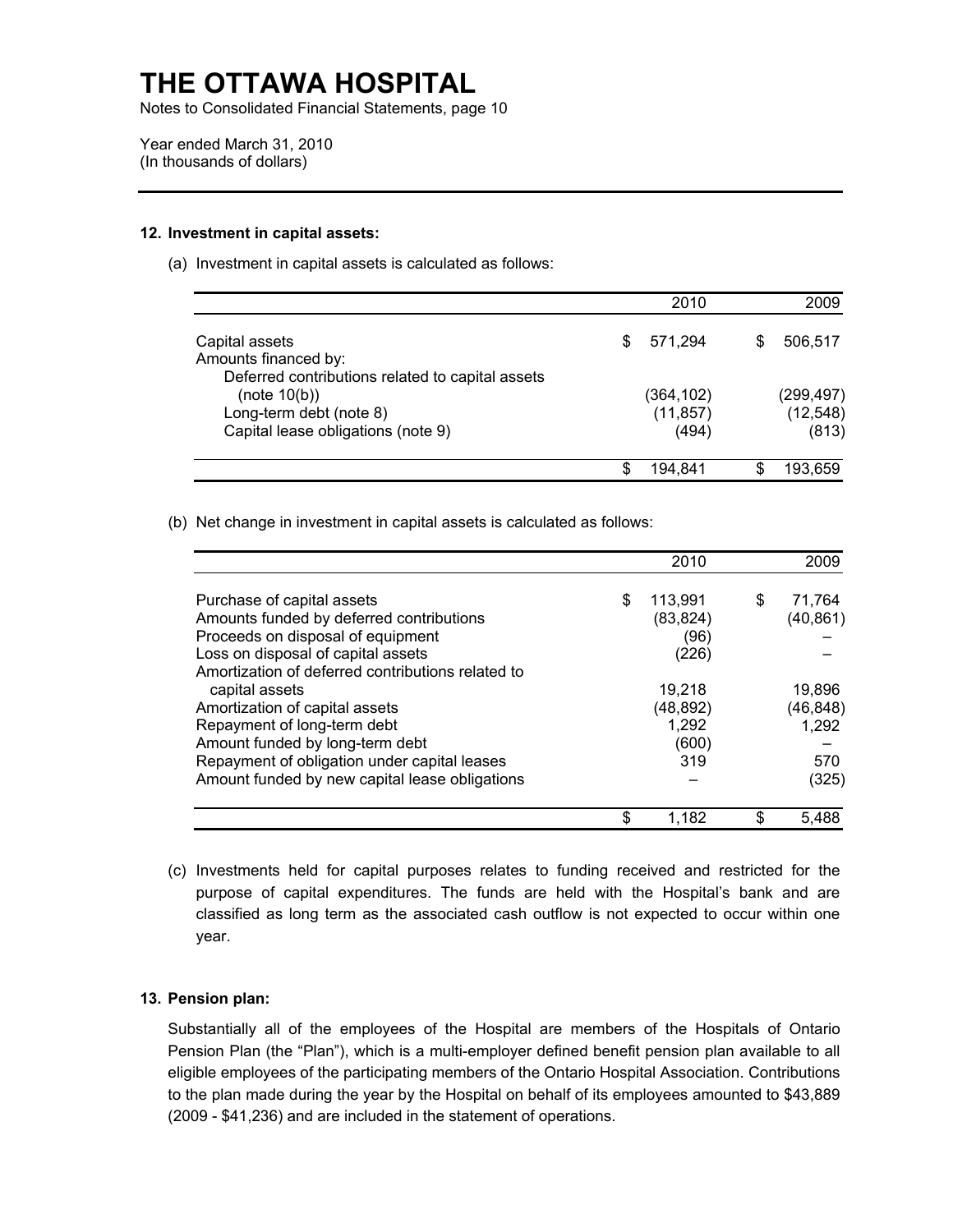Notes to Consolidated Financial Statements, page 11

Year ended March 31, 2010 (In thousands of dollars)

#### **13. Pension plan (continued):**

Pension expense is based on Plan management's best estimates, in consultation with its actuaries, of the amount, required to provide a high level of assurance that benefits will be fully represented by fund assets at retirement, as provided by the Plan. The funding objective is for employer contributions to the Plan to remain a constant percentage of employees' contributions.

Variances between actuarial funding estimates and actual experience may be material and any differences are generally to be funded by the participating members. The most recent triennial actuarial valuation of the Plan as at December 31, 2006 indicates the plan is fully funded. The next actuarial evaluation is scheduled for August 2010 and actual results could vary.

#### **14. Financial instruments:**

 The carrying value of accounts receivable, capital grants receivable, accounts payable and accrued liabilities, bank indebtedness and payable to Ottawa Hospital Residence Corporation approximates their fair value because of the relatively short period to maturity of the instruments.

The fair values of capital grants receivable and receivable from Royal Ottawa Health Care Group – vested benefits are not determinable as there are no fixed repayment terms.

The fair value of guarantees and letters of credit are based on fees currently charged for similar agreements or on the estimated cost to terminate them or otherwise settle the obligations with the counterparties at the reported borrowing date. In situations in which there is no market for these guarantees and they were issued without explicit costs, it is not practicable to determine their fair value with sufficient reliability. Unless otherwise noted, it is management's opinion that the Hospital is not subject to significant interest, currency, or credit risk arising from these instruments.

#### *Credit risk*

Credit risk relates to the potential that one party to a financial instrument will fail to discharge an obligation and incur a financial loss. The Hospital is exposed to credit risk on its accounts receivable.

#### **15. Related entities:**

(a) The Ottawa Hospital Foundation:

The Hospital has an economic interest in The Ottawa Hospital Foundation (the "Foundation"). The Foundation was established to raise, receive, maintain and manage funds to be distributed towards various programs and capital projects of the Hospital.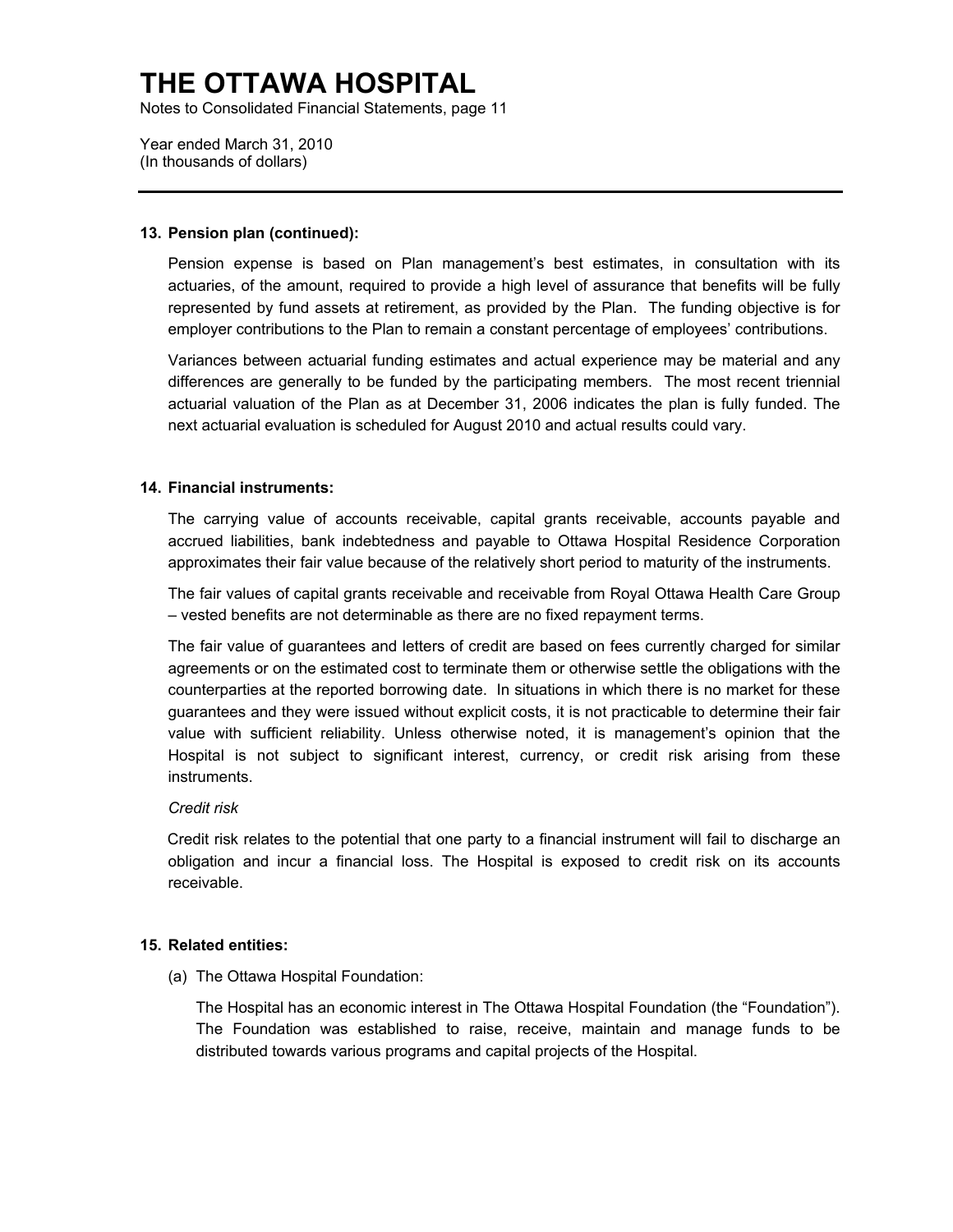Notes to Consolidated Financial Statements, page 12

Year ended March 31, 2010 (In thousands of dollars)

#### **15. Related entities (continued):**

(a) The Ottawa Hospital Foundation (continued):

During the year, the Hospital received \$13,841 (2009 - \$13,363) from the Foundation. As at March 31, 2010, the Hospital had a capital grant receivable from the Foundation amounting to \$8,028 (2009 - \$6,667). In addition, the Foundation donated gifts-in-kind to the Hospital, which were recorded by the Hospital at no value. The Hospital provides the Foundation with office premises without charge.

(b) Ottawa Hospital Research Institute:

The Hospital has an economic interest in the Ottawa Hospital Research Institute (the "Institute"). The Institute carries on and exclusively promotes scientific research and experimental development for the benefit of the general public. The Institute is a tax-exempt entity incorporated under the laws of Ontario.

As at March 31, 2010, the Hospital had a receivable from the Institute amounting to \$6,018 (2009 - \$1,033). The Hospital provided \$4,695 (2009 - \$4,913) of base funding in support of resources to the Institute during fiscal 2010. The Hospital also provided \$150 (2009 - \$150) for specific operating expenditures to the Institute. These amounts are recorded in supplies and other expense on the statement of operations.

(c) Auxiliaries:

The Hospital has an economic interest in the Ottawa Civic Hospital Auxiliary, the Riverside Hospital Auxiliary and the Friends of the Ottawa General Hospital (the "Auxiliaries") and the Rehabilitation Centre Volunteer Association. The object of the Auxiliaries is to raise and receive funds to be distributed towards various programs and capital projects of the Hospital and its related Foundations. The Auxiliaries are tax-exempt entities created under the laws of Ontario.

(d) The Ottawa Hospital Residence Corporation:

The Hospital exercises control over The Ottawa Hospital Residence Corporation (the "Corporation"), a tax-exempt entity without share capital incorporated under the laws of Ontario providing residences to the interns and residents of the Hospital. The amount payable to the Corporation, amounting to \$3,656 (2009 - \$1,929), is subject to an interest rate of prime minus 1.85%, is due on demand and has no fixed terms of repayment.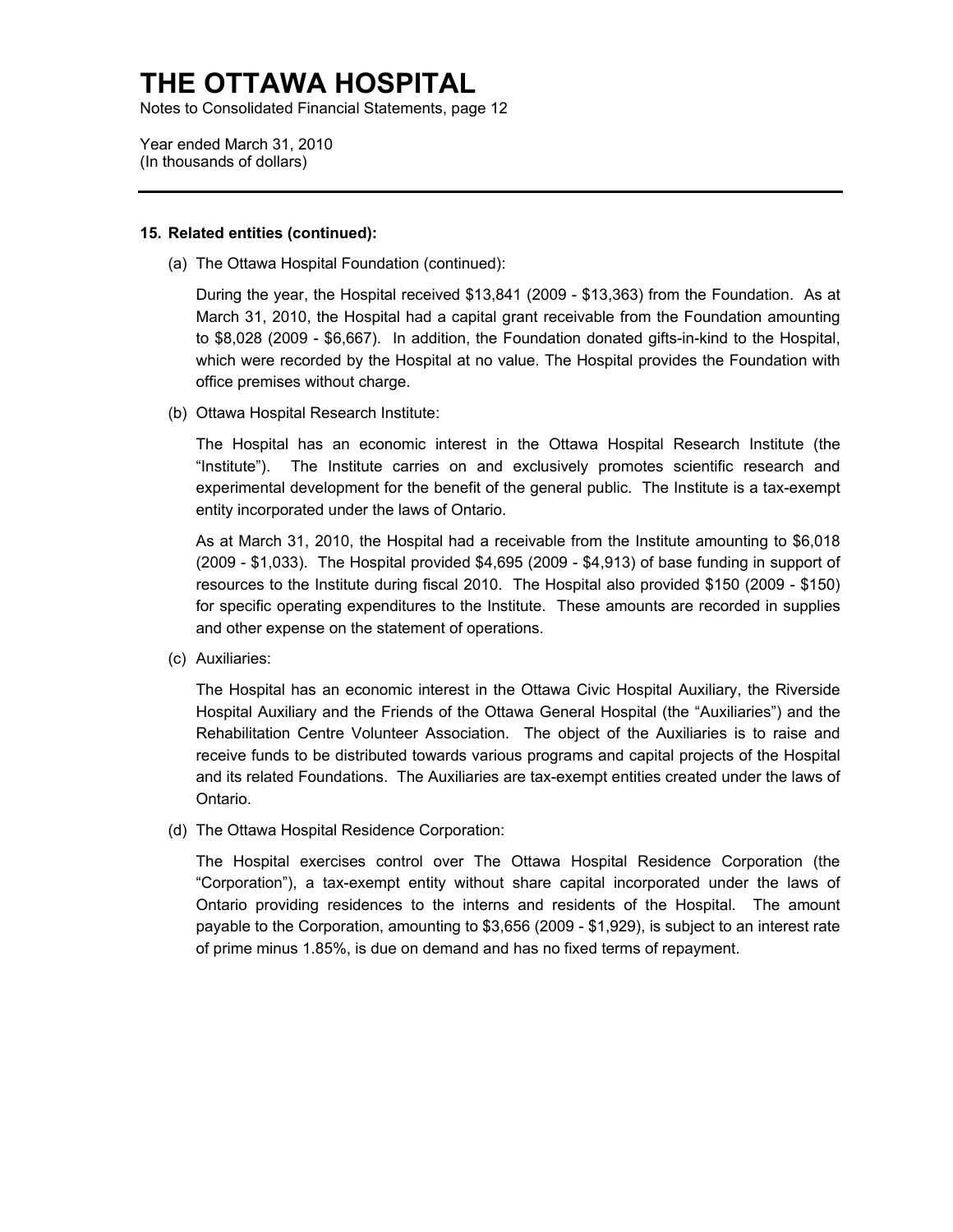Notes to Consolidated Financial Statements, page 13

Year ended March 31, 2010 (In thousands of dollars)

#### **15. Related entities (continued):**

(d) The Ottawa Hospital Residence Corporation (continued):

The assets, liabilities and results of operations for the Corporation for the year ended December 31 is as follows:

|                                 | 2009        | 2008        |
|---------------------------------|-------------|-------------|
| Financial position:             |             |             |
| <b>Total assets</b>             | \$<br>5,671 | \$<br>6,218 |
|                                 |             |             |
| <b>Total liabilities</b>        | \$<br>149   | \$<br>96    |
| Net assets                      | 5,522       | 6,122       |
|                                 | \$<br>5,671 | \$<br>6,218 |
| Results of operations:          |             |             |
| <b>Total revenue</b>            | \$<br>2,883 | \$<br>2,837 |
| Total expenses                  | 1,483       | 1,341       |
| Excess of revenue over expenses | \$<br>1,400 | \$<br>1,496 |

(e) Hospital Food Services – Ontario Inc. and Ottawa Regional Hospital Linen Services Incorporated:

The Hospital is a founding member of Hospital Food Services – Ontario Inc. ("HFS") and of the Ottawa Regional Hospital Linen Services Incorporated ("ORHLS"). HFS and ORHLS were established to provide food and laundry services, respectively to member hospitals on a cost of service basis.

At March 31, 2010, the Hospital had an economic interest of \$3,604 (2009 - \$3,023) of total net assets of \$5,883 (2009 - \$4,617) of HFS. The corresponding interest in ORHLS was \$5,788 (2009 - \$5,356) of total net assets of \$10,229 (2009 - \$9,525).

For the year ended March 31, 2010, the Hospital provided \$1,235 (2009 - \$1,184) to HFS for food services and \$8,159 (2009 - \$7,561) to ORHLS for linen services. These amounts have been included in Supplies and Other on the Statement of Operations.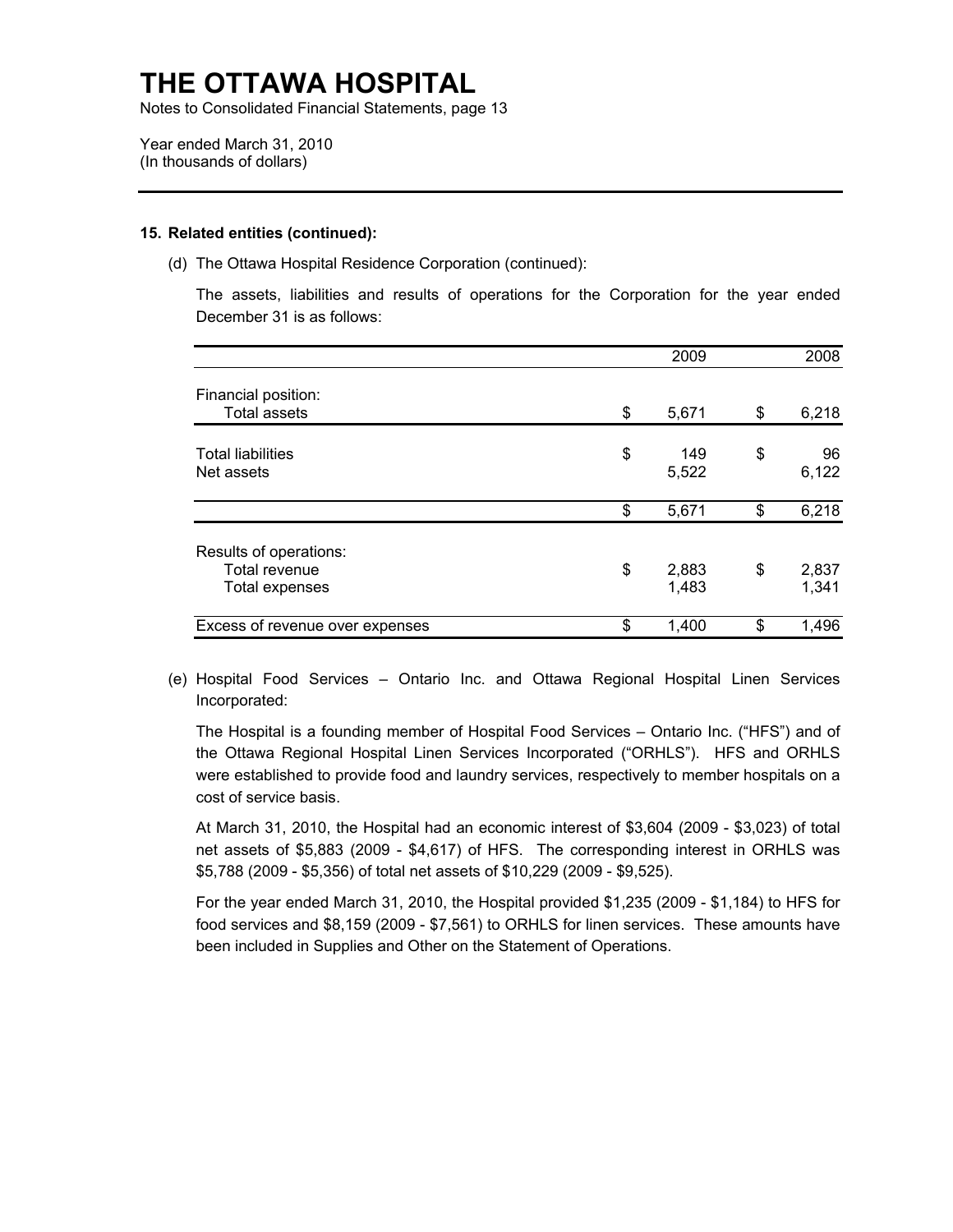Notes to Consolidated Financial Statements, page 14

Year ended March 31, 2010 (In thousands of dollars)

#### **15. Related entities (continued):**

(f) Eastern Ontario Regional Laboratory Association Inc.:

The Hospital is a founding member of Eastern Ontario Regional Laboratory Association Inc. ("EORLA"). EORLA was established to provide specialized laboratory services to the 16 member hospitals on a cost of service basis.

The Ottawa Hospital entered into a contract with the Ministry of Health and Long-term Care of Ontario to construct a regional laboratory, including investment in capital equipment. As at March 31, 2010, The Ottawa Hospital had completed the project, at a total cost \$25,376, of which \$7,834 (2009 - \$7,834) is to be funded by EORLA. In return for this capital investment, EORLA will be permitted to occupy the premises, under the provisions set out in the member Site Use Agreements.

As at March 31, 2010, The Ottawa Hospital had a capital grant receivable from EORLA in the amount of \$7,834 (2009 - \$8,708) and an operational payable of \$210 (2009 - \$137 receivable).

|                                          | 2010        | 2009     |
|------------------------------------------|-------------|----------|
| Short term investment                    | \$<br>(448) | \$<br>16 |
| Accounts receivable                      | (9,793)     | 7,962    |
| Inventories                              | (1,910)     | 12       |
| Prepaid expenses                         | (571)       | (217)    |
| Cash held in trust                       | (2, 722)    | (2, 594) |
| Accounts payable and accrued liabilities | 2.175       | 10,030   |
| Net change in non-cash working capital   | (13, 269)   | 15,209   |

#### **16. Net change in non-cash working capital:**

#### **17. Commitments, contingencies and guarantees:**

- (a) The nature of the Hospital's activities is such that there is usually litigation pending or in prospect at any time. With respect to claims at March 31, 2010, management believes the Hospital has valid defenses and appropriate insurance coverage in place. In the event any claims are successful, management believes that such claims are not expected to have a material effect on the Hospital's financial position.
- (b) A group of hospitals, including the Hospital, have formed the Healthcare Insurance Reciprocal of Canada ("HIROC"). HIROC is a pooling of the public liability insurance risks of its members. All members of the pool pay annual premiums, which are actuarially determined. All members are subject to reassessment for losses in excess of such premiums, if any, experienced by the pool for the years in which they were members, and these losses could be material. No reassessments have been made to March 31, 2010.